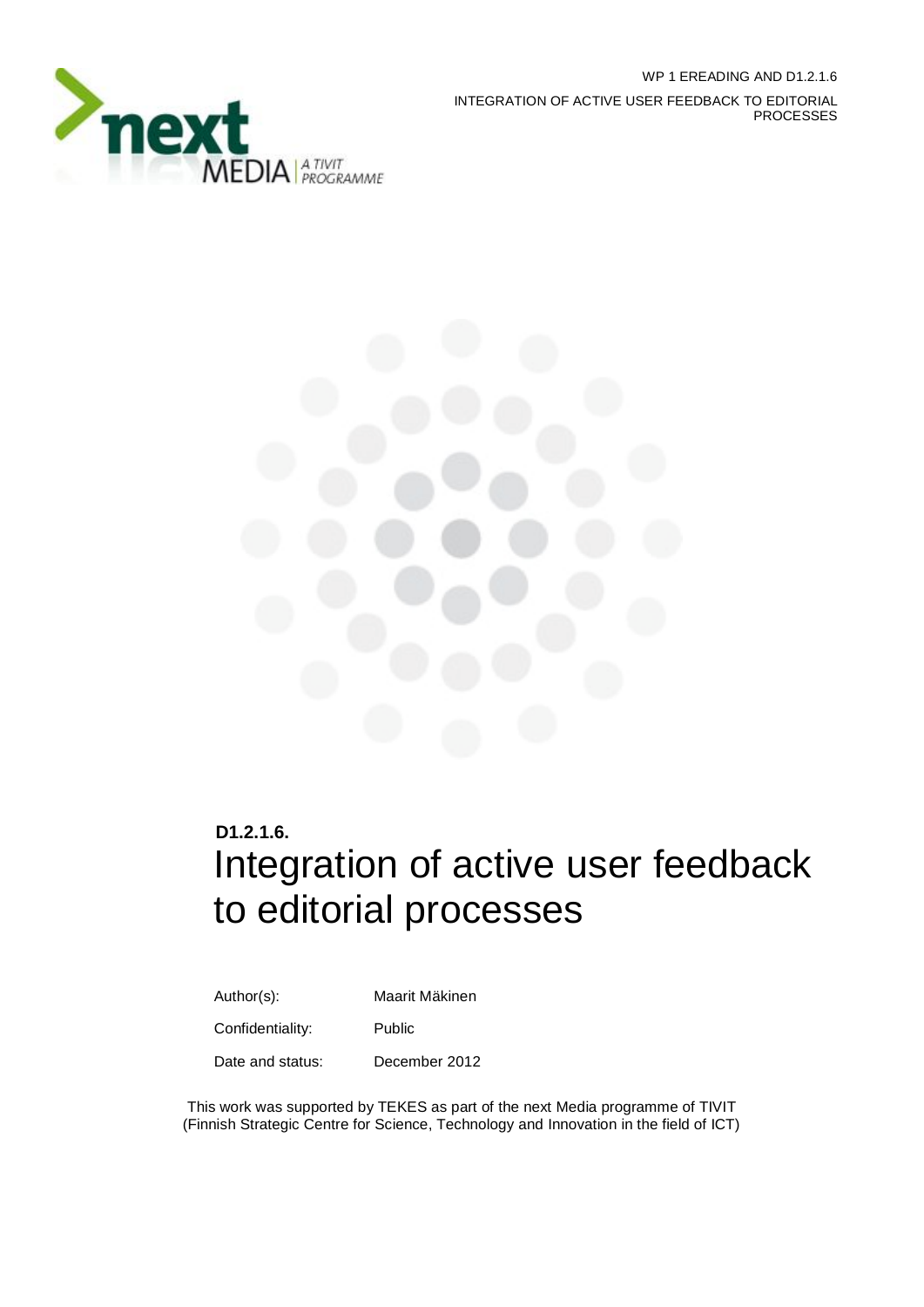| $, \, \text{constant}$ $\sim$ $\cdot$ $\cdot$ |          |                       |                     |         |  |
|-----------------------------------------------|----------|-----------------------|---------------------|---------|--|
| Version                                       | Date     | <b>State</b>          | Author(s) $OR$      | Remarks |  |
|                                               |          | (draft//update/final) | Editor/Contributors |         |  |
| 0.1                                           | 4.12.12  | draft                 | Maarit Mäkinen      |         |  |
| 0.2                                           | 7.12.12  | updated               | Esa Reunanen        |         |  |
| 0.3                                           | 20.12.12 | updated               | Maarit Mäkinen      |         |  |
| 0.4                                           | 21.12.12 | updated               | Esa Reunanen        |         |  |
| 0.5                                           | 21.12.12 | final                 | Maarit Mäkinen      |         |  |
|                                               |          |                       |                     |         |  |

#### **Version history:**

| <b>Participants</b> | <b>Name</b>    | <b>Organisation</b> |
|---------------------|----------------|---------------------|
|                     | Maarit Mäkinen | <b>COMET/UTA</b>    |
|                     | Esa Reunanen   | <b>COMET/UTA</b>    |
|                     |                |                     |
|                     |                |                     |
|                     |                |                     |
|                     |                |                     |
|                     |                |                     |
|                     |                |                     |
|                     |                |                     |
|                     |                |                     |
|                     |                |                     |
|                     |                |                     |

next Media www.nextmedia.fi www.tivit.fi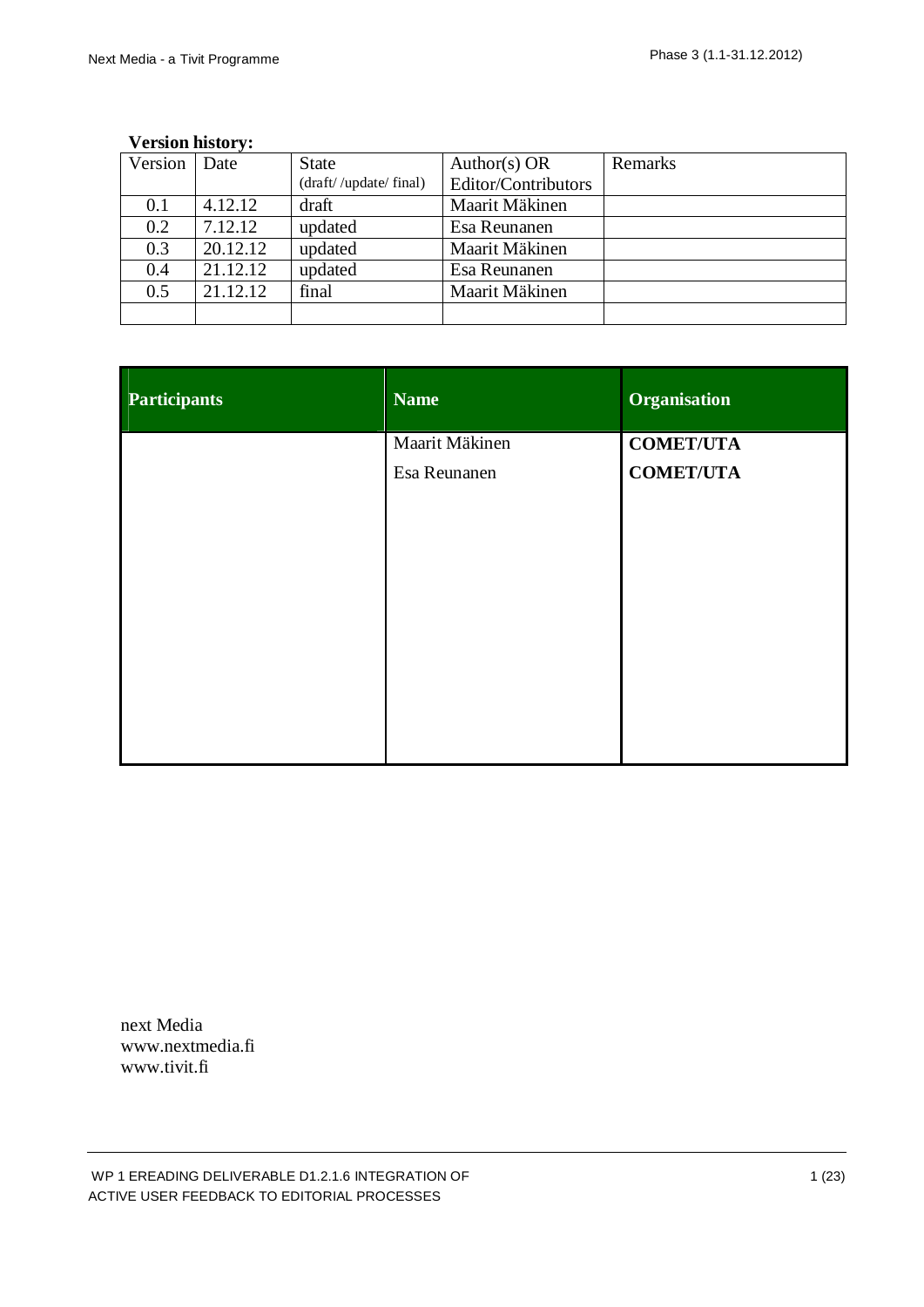# **Executive Summary**

This is the final report of the project *Integration of active user feedback to editorial processes*, which was conducted in June – December 2012. The project was carried out by *Tampere Research Centre for Journalism, Media and Communication*, University of Tampere in collaboration with Kaleva Oy.

The project aimed to analyse what kinds of user feedback newsrooms get, how this feedback is utilized in news work, and how the utilization could be improved in editorial processes. Ten journalists in four newsrooms (Kaleva, Aamulehti, Hufvudstadsbladet, Helsingin Sanomat) were interviewed and two workshops were carried out in Kaleva newsroom.

The research indicated that the amount of user feedback coming through increasing number of channels is already unmanageable for the newsrooms, and its utilization is not systematic. Some feedback may be lost and some may not be replied. Many of the current weaknesses are related to inadequate dialogue with the audience.

The workshops brought about concrete ideas and suggestions to improve both audience relations and feedback utilization. Some of the ideas were technical improvements like *a feedback database*, which would facilitate the collection and management of feedback. *An open forum for dialogue* was another technical idea, which would improve the interactivity and transparency of the company.

Besides technical improvements, the workshops brought about ideas to journalistic practices like *a regular editorial meeting* to discuss feedback and its further use, and an *audience-oriented story format*, which should be further developed and circulated in journalistic work. This story format could involve e.g. feedback as part of the stories or have another kind of audience contribution. Some of the ideas were mainly attitudinal, like *an open daily news desk* for audience to comment, and *an etiquette guidebook* for interacting with audience.

The discussions and workshops with journalists in this project showed that there are emerging signals of practices, which aim to integrate audience feedback and involve audience as participatory members in news production. These practices are still experimental and in an evolutional stage, but journalists seem to be eager to listen to audience and try new methods and practices to improve their dialogue. The main issues to carry on are to have user friendly interfaces for both submitting and managing feedback, and to further develop and recycle good practices in utilizing feedback.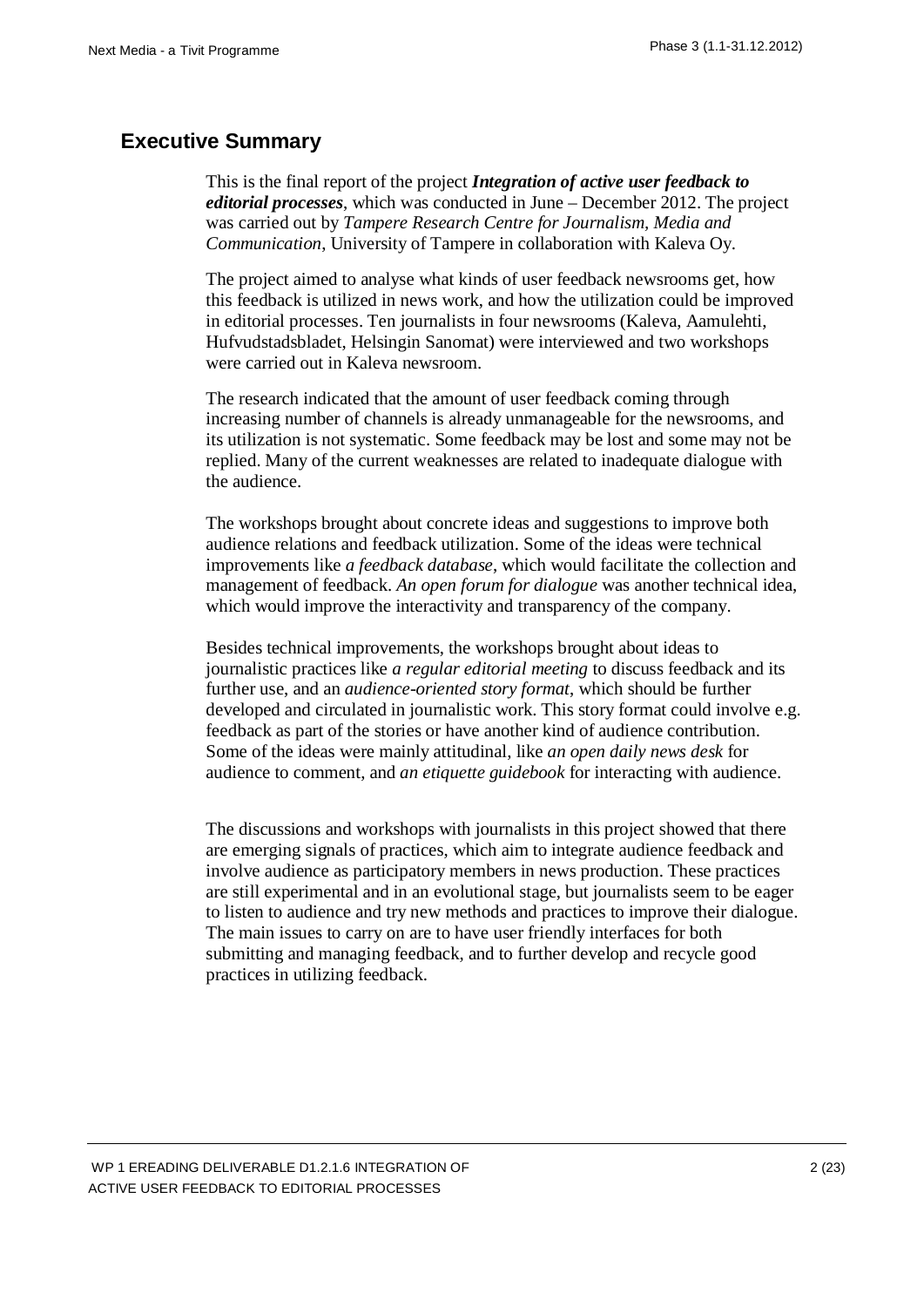# **Table of Contents**

| 1.             |                                                                                                           |  |  |
|----------------|-----------------------------------------------------------------------------------------------------------|--|--|
| $\overline{2}$ |                                                                                                           |  |  |
| 3              |                                                                                                           |  |  |
|                |                                                                                                           |  |  |
| 4              |                                                                                                           |  |  |
|                | Ideas to improve feedback utilization and audience relations 13<br>4.1                                    |  |  |
| 5              | $\overline{\phantom{0}}$<br>From transition to future scenarios: challenges and possibilities of feedback |  |  |
|                |                                                                                                           |  |  |
| 6.             |                                                                                                           |  |  |
|                |                                                                                                           |  |  |
|                |                                                                                                           |  |  |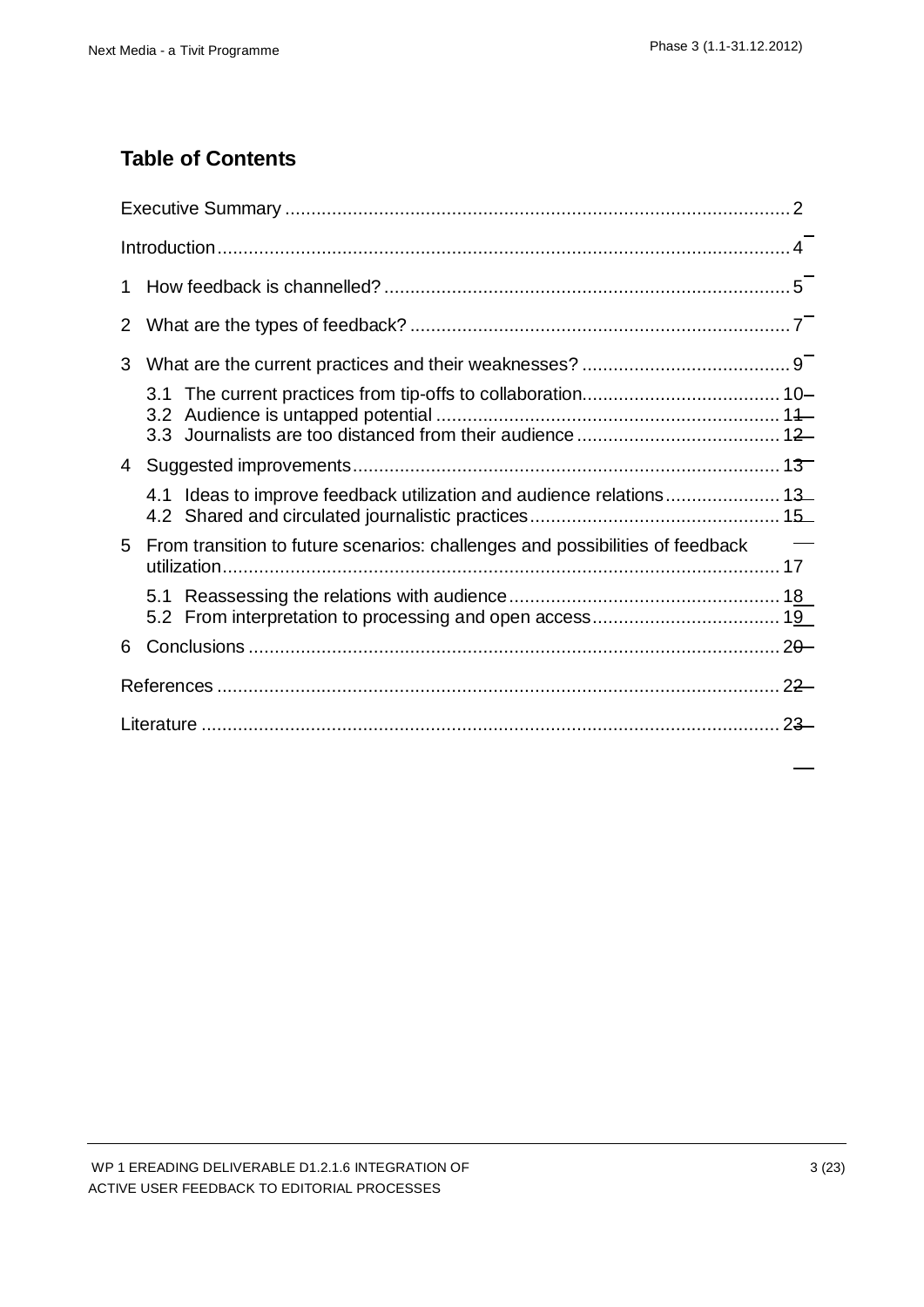# **Introduction**

Media companies get a lot of feedback from their audiences, but the methods and journalistic criteria for feedback utilization are undeveloped. This report describes the research project *Integration of active user feedback to editorial processes*  (June-Dec 2012), which aimed to analyze user feedback and its use in newspaper companies and to develop its utilization in editorial practices. The approach of this project was journalist and newspaper oriented. This is why we mostly used the terms users and audience instead of e.g. public or citizens.

The context of this project is today's constantly changing communication environment, which enables various possibilities for audience participation and contribution, but has not taken its final shape. News media is no longer only oneway channel, where journalists push content to the audience, but multi-way interaction sphere with different criss-crossing information flows. This transformation is mainly due to the increasing use of social media for free publishing, sharing and distributing information.

News media companies are faced with the challenge to retain their audiences in competing markets of news, not least because of free news in social media. On the other hand, many scholars see participatory audiences as untapped potential for journalism (e.g. Gillmor 2004; Rosen 2010). What is needed is new understanding of audiences as actors that have different kinds of knowledge, which could be integrated more effectively into editorial processes.

This project studied *1) the kinds of user feedback newspapers get, 2) how this feedback is utilized in news work, and 3) how feedback could be better used* to improve news journalism and to strengthen the ties with the audiences. To find answers to these questions, the project conducted ten interviews and two workshops among journalists in different positions and duties. Additionally, we received feedback material of one month from Kaleva newspaper to be analyzed (April - May 2012). The interviews clarified the frame of reference about the present attitudes and practices, and the workshops were arranged to discuss the weaknesses and to develop ideas to improve the current state. The interviews were conducted in four newspapers (June 2012): Kaleva (4), Aamulehti (2), Hufvudstadsbladet (2) and Helsingin Sanomat (2), and the workshops were set in Kaleva newsroom in Oulu (September - October 2012). Kaleva Oy was the collaborative partner of this research project.

This report will first describe the present practices and their weaknesses in the newsrooms (chapters 1-3). The second part – also based on the empirical research – will suggest some improvements in the utilization of the feedback (chapter 4). The third and more theoretical part of this report is meant to deepen our understanding of the changing media-audience -relations (chapter 5).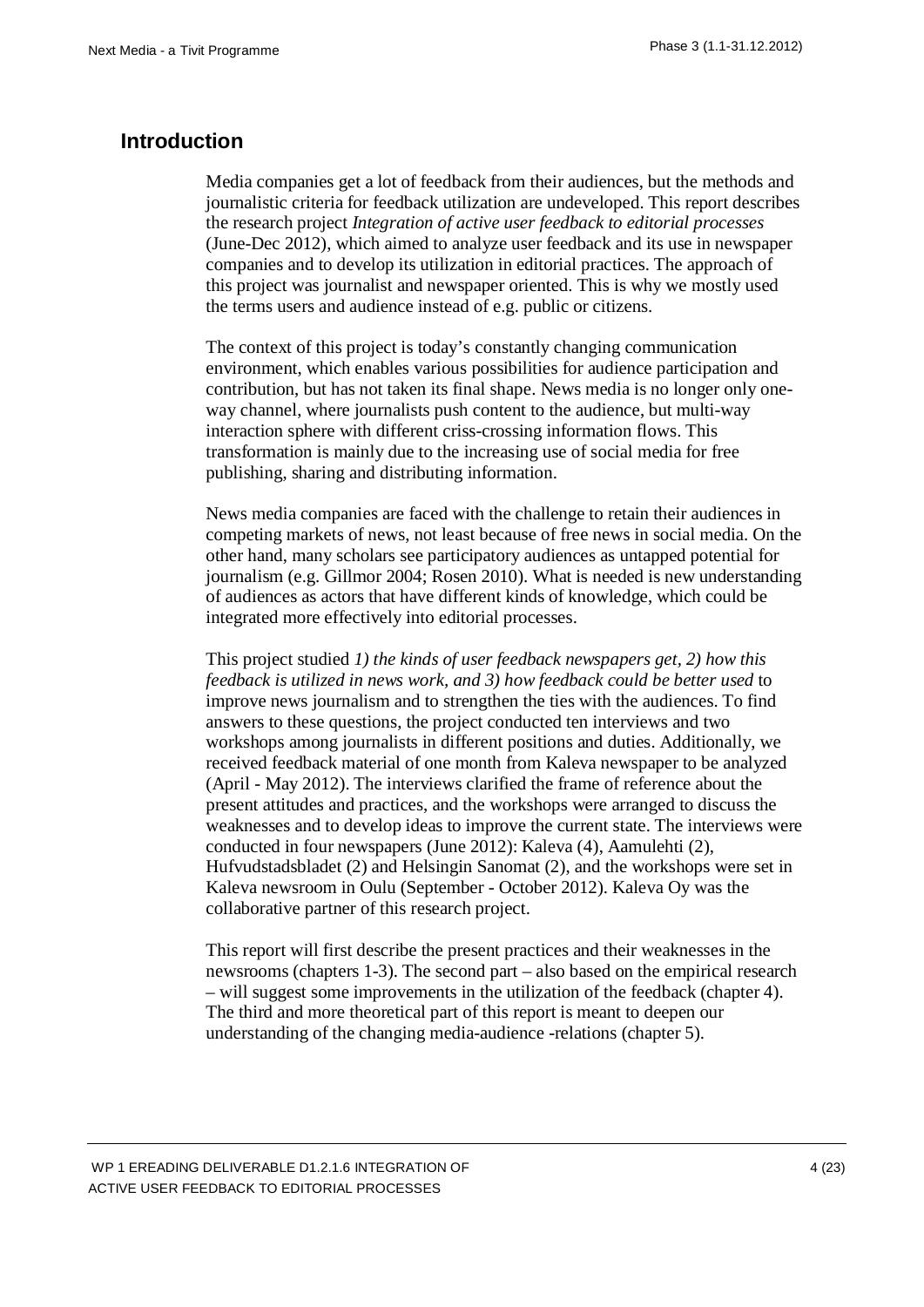# **1 How feedback is channelled?**

Feedback from the audience comes to newsrooms through various channels. Some of the feedback comes directly to the journalists (e-mails, phone calls), but most of it comes through different online channels (feedback forms, commenting forums). The amount of user feedback through these (indirect) channels is already unmanageable for many newsrooms. For example *Kaleva* newsroom receives about 27 000 readers' comments after online stories in a month, and about 200 comments from online feedback form. Additionally, they receive feedback from e.g. customer services, readers' events, surveys, and their social media services. Furthermore, many undetected discussions on media topics happen in various online spheres in social media. The new arenas of social media have changed the ways of communication, and partly replaced the old communication channels like e-mailing. This change forces also the journalists to be more active in social media to be able to follow their audiences.

The journalists interviewed for the project (June 2012) mentioned altogether twelve different channels for audience feedback, and the amount seems to be increasing.

1: **Personal and directly given feedback**. These are e-mails, phone calls, and letters.

2: **Feedback from the online form**. Feedback is usually redirected by an editor inside the media house to those people concerned.

3: **Readers' comments after online stories**. These are moderated comments and thumbs up/down.

4: **Feedback in social media services** used by the company. Audience can share or recommend stories in Facebook or Twitter.

5: **Comments in the discussion groups**. Some newsrooms provide discussion forums for their audiences.

6: **Clicks to online stories**. Most newsrooms follow how many readers each story gets.

7: **Comments with text messages**. These are various kinds, sometimes tip-offs or photographs.

8: **Readers Panels**. A group of readers are invited to critically analyze some stories e.g. once a week.

9: **Reader Surveys**. Surveys are conducted routinely in most media companies. 10: **Feedback through customer services** such as subscription and delivery services.

11: **Feedback in events.** Feedback may be received in events like seminars or markets.

12: **Readers columns**. The opinions and comments in print papers or readers´ web blogs.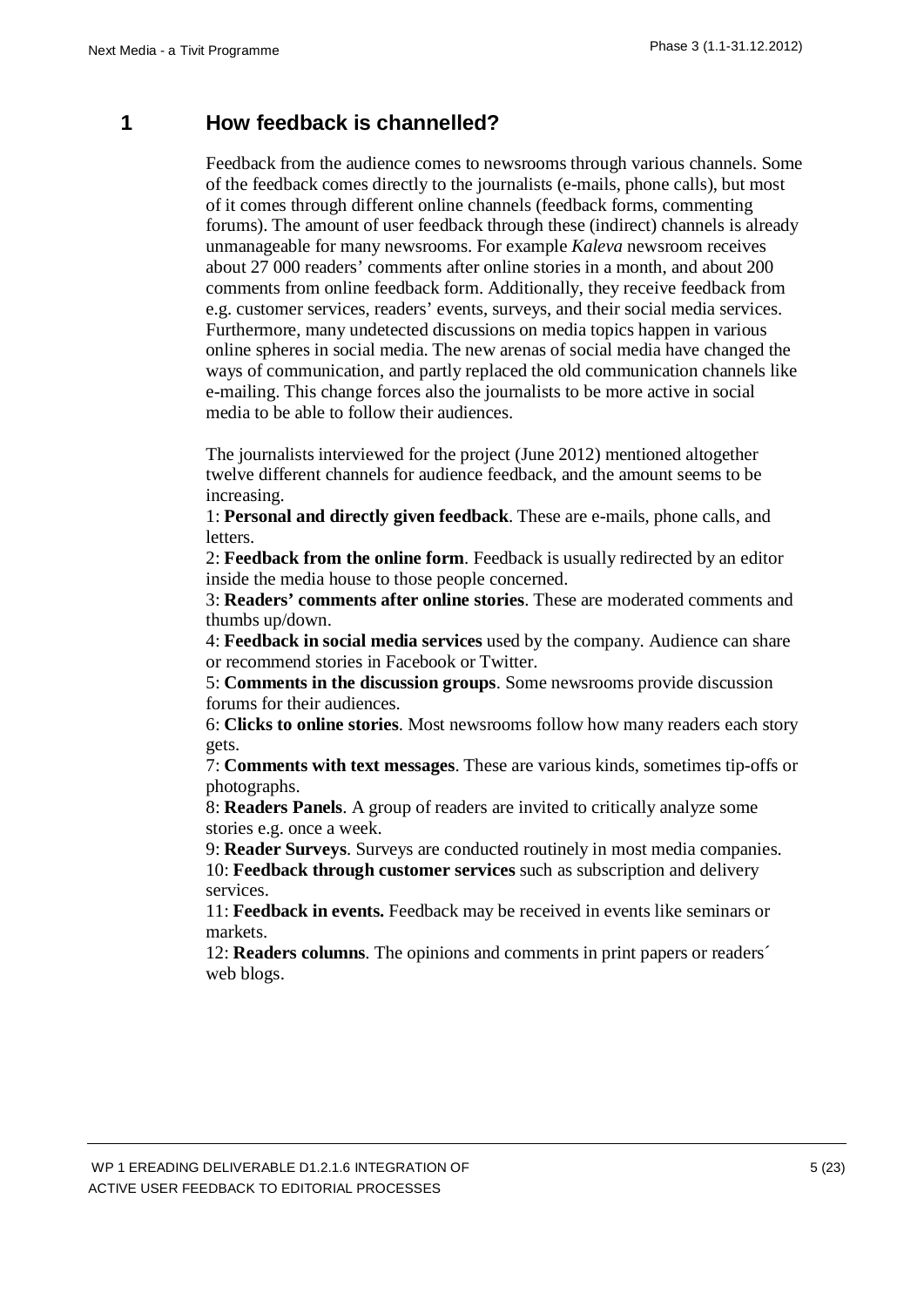

Fig 1: Direct and indirect feedback comes through increasing number of different channels.

Besides directly and indirectly channeled from audiences to newsrooms, the user feedback can be more or less intentionally given. Thus the feedback can be categorized into two classes, 1: *passive feedback* and 2: *active feedback*. Passive feedback denotes to media usage and choices in contents such as clicks to stories. However, this type of feedback may not be the most adequate indicator to describe audience interests (cf. Heikkilä et al. 2012). Active feedback, for its part, aims to be part of content production. This signifies 2.1: *audience as informant* and 2.2: *audience as content producers*. Audience as informant e.g. suggests issues for new stories while audience as content producer participates in the story making by writing or photographing. The main focus of this project was in the forms of active feedback.

Media companies have different strategies to re-channel the user feedback inside the media house. The direct feedback, like e-mail, is usually not sent forward, and thus it doesn't inform others in the newsroom. The indirect feedback is usually channeled through a moderating journalist - sometimes a moderating firm outside the media company - and some of this material is sent to the journalists concerned. Part of this feedback is also aggregated into a weekly feedback-report delivered to the journalists. This practice can be called a model of *centralizing and redirecting*. Some media companies use the *decentralizing* model, which is about directing feedback as e-mails straight from audience to different news sections like sport news or culture editors. which directs the feedback straight from audience into different news sections, like cultural or sport editors. The second method is less resource-consuming, but some of the misdirected feedback may be lost. Apart from the weekly report in some newsrooms, there are no established practices to filter useful feedback from the entire input coming from the audience.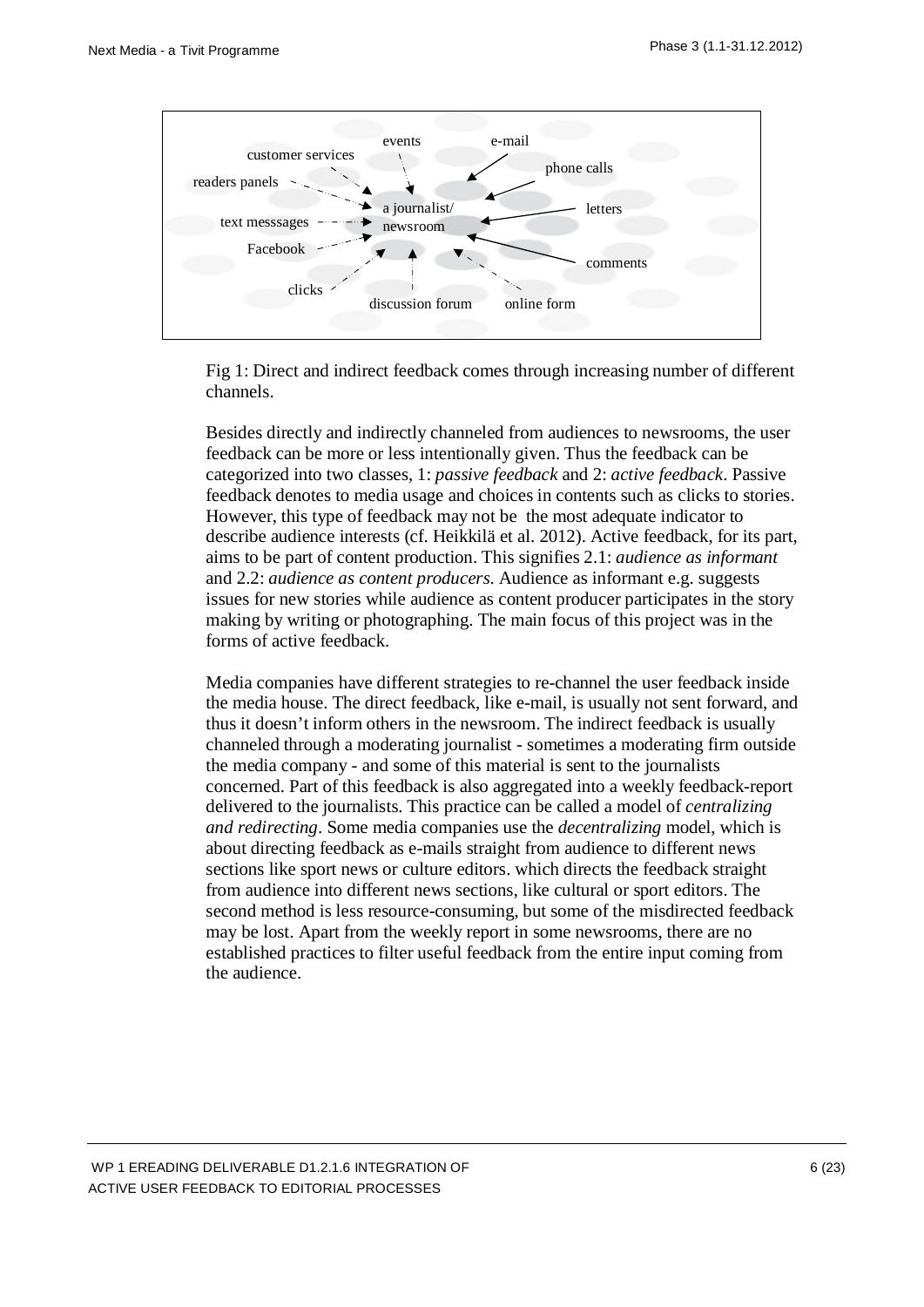# **2 What are the types of feedback?**

All the journalists interviewed for this study seemed to appreciate the feedback, which tells them about the presence and the needs of their audience. Many of the journalists were also eager to utilize the knowledge of their audience more:

*Some of the feedback is sent in anger, - - like "have you become insane?" Some readers remark us for our mistakes or for focusing only on sensations. - - Then some of the feedback is very analytical and thought over. - - Readers should have easier ways to influence the contents of the paper. The thoughts of groups like the youth or immigrants could be better integrated - - (M1)*

The users' attention usually falls on the contents of news. Readers want to point out defects, insufficient facts, or they may disagree with the story. Readers' criticism mostly focuses on editorial choices or standpoints. Some pieces of the feedback are aimed at a certain journalist or the editor in chief, whose stories and comments are criticized. These criticisms can be very harsh and negative. Stories on certain topics such as political parties, some people in positions, and religious groups (Laestadians in Oulu) can provoke a torrent of feedback. Feedback will come for sure if the stories concern city planning, public services or school issues. This feedback is usually value-laden and it criticizes the approach or attitudes of the journalists. Some of the feedback diverges from the original story, and the discussion on the issue continues among the readers.

Some of the feedback is overheated, and it may have been quickly given. Some of the interviewed journalists estimated that the amount of overheated and hasty feedback has increased. Most journalists assessed that negative feedback is clearly more frequent than positive; even 80 per cent of the feedback can be negative. However, every journalist mentioned also the positive recognition they receive about their topics or aspects. Besides negative or positive expressions, the newsrooms also receive constructive criticism, which includes e.g. readers' suggestions for new aspects or fact corrections. Some of the feedback is considered very analytical and informed. A reader may suggest a journalist to investigate something or to write about something important. All interviewed journalists mentioned the story tips they receive from their active audience. These tip-offs bring about new stories quite often.

The attention may also fall on the layout of the newspaper or the technical functionality of the online media. This type of feedback can also be categorized as constructive. The feedback on technical functionality is usually directed to technical personnel, and the journalists may not be informed of it. However, some of the technical solutions, like an easy way to comment the stories, are paramount in the interaction between journalists and readers.

User feedback can be classified into following five categories. The named categories are based on the feedback material and the discussions among interviewed journalists. Apart from these five categories, we could add two more classes for participatory kinds of feedback, which can produce user-generated and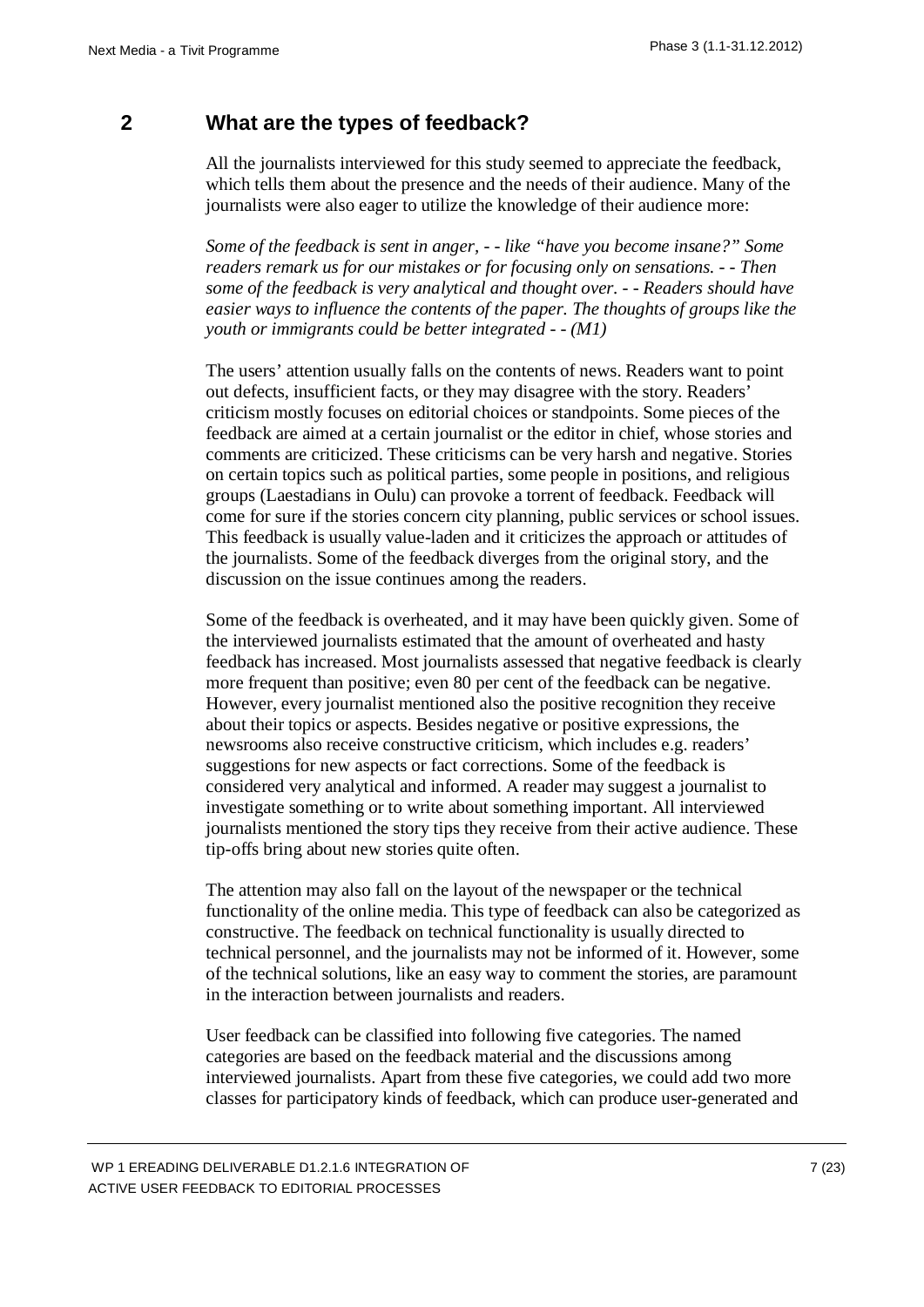collaborative contents. These types of feedback were also discussed at the workshops.

The examples presented below in italics are picked from the Kaleva feedback data to give an idea of the types of feedback they have received. The examples are not direct quotations. Instead they have been generalized a bit and sometimes shortened to bring out the *typical* kinds of feedback. All the personalizing information has also been omitted.

#### **1: Compliments – criticism**

Positive or negative feedback can be given without analyzing or much explaining the reasons for the judgment. The form of feedback is usually short and simple. The tone of the critical message may be harsh, sometimes overheated. Compliments may influence journalists in selecting topics or aspects in the future.

Compliments: *Thanks for the column, thanks for the sport news!, your film editorial does a good job, thanks for making news about the oil accident.*  Criticism: *You resemble Seiska (sensational tabloid), only splash, old stories.* 

#### **2: Criticisms on the approach**

The feedback is given to criticize the approach or standpoint, which is considered wrong or twisted. Sometimes the expertise and knowledge of the journalist is criticized. Sometimes the attitude of the journalist is questioned.

*Your stories are biased, your approach is not right, this is sensational journalism, you do not know the backgrounds of this issue, you should localize this issue, your aspects are very narrow, your tone is insulting, how do you moderate the stories (in the discussion forum)?* 

#### **3: Constructive feedback**

Constructive feedback can potentially improve the stories, which makes journalists most interested in receiving it. This type of feedback offers possibilities e.g. to correct mistakes or to utilize the suggestions from the audience.

*How about this viewpoint? You should correct these facts; you have grammatical errors here, I could offer you better photographs of the flood, you should interview some locals for the story, you should consider the opinions of the youth, where are the game results?, why did you interview these people?* 

#### **4: Proposed topics (tip-offs)**

Audience may propose new topics or new perspectives for the stories. The newsrooms also request their readers to suggest new topics or send story ideas (tip-offs). This is usually made easy for the audience by online form or text message.

*Could you find out about the speed limits in this area? Could you make a set of stories about utilization of uranium? I would like to add information for your dialectal section.*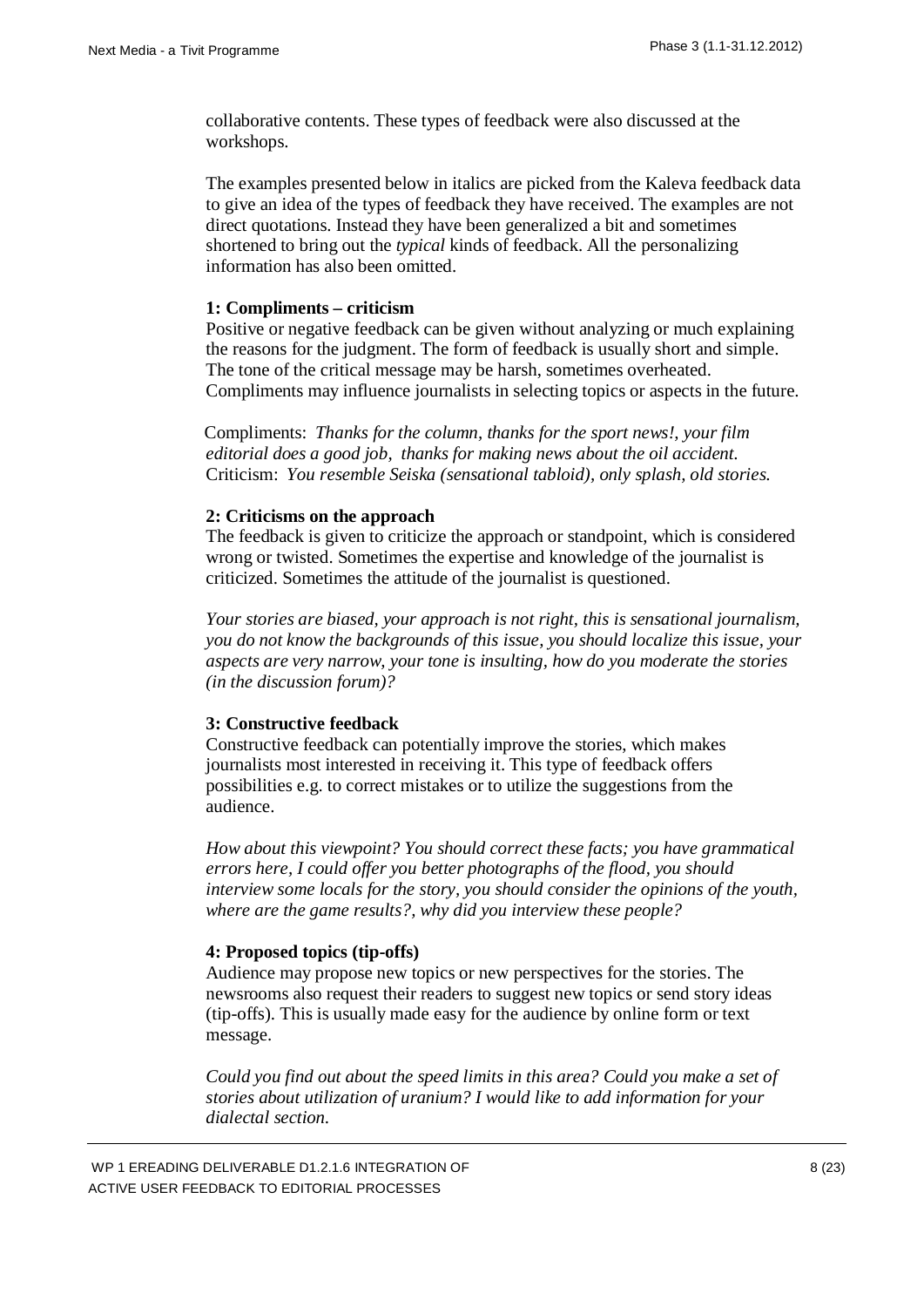#### **5: Layout and technique**

Users pay attention to the technical solutions on the online pages or point out some dysfunctions. The layout of the newspaper may also be criticized.

*This area is lacking in your weather map, is it possible to remove an old story from the story archive?, the readers counter is misleading, your online front-page is confusing, the marketing technique is disturbing in your new online pages, some of the links are not functioning.* 

In addition to the previous categories, we can name two more types of feedback based on user-generated and collaborative contents. These types of feedback were not identified in the sample feedback data, but they were discussed in the workshops.

#### **6: User-generated contents**

User-generated contents (or audience contents) are material from the audience, including eyewitness photos, videos, review-sites and reports. Mostly these contents are digitally produced and distributed. User-generated contents also cover the material outside professional journalism, like news weblogs or public discussion forums.

Examples: user-photos in most online newspapers; readers' reports on a cultural event in Kaleva; forms of citizen journalism.

#### **7: Collaborative contents**

Collaborations between journalists and the audience may produce user-generated contents, like photos, as part of the journalistic product. Journalists usually invite their readers to join collaborative work. This can be called pro-am journalism, and sometimes crowdsourced contents.

Examples: BBC´s *Video Nation, Oma Olivia* (part of the Olivia-magazine); Kaleva´s story on flight pricing with readers comments.

# **3 What are the current practices and their weaknesses?**

Our research project clarified the current practices and their weaknesses by journalists' interviews and the first workshop. According to the interviews, newsrooms do not have established practices, like regular meetings about the feedback, but they are discussed randomly or when needed. This may occur when an editor-in-chief rises up a topic, which has received much attention. However, all the newsrooms encourage their journalists to interact with audience. Feedback should be replied, and the journalists are recommended to join further discussions in media company's websites.

Feedback is highly valued, because it reflects the relations between media houses and their audiences. Feedback, positive or negative, shows that the stories have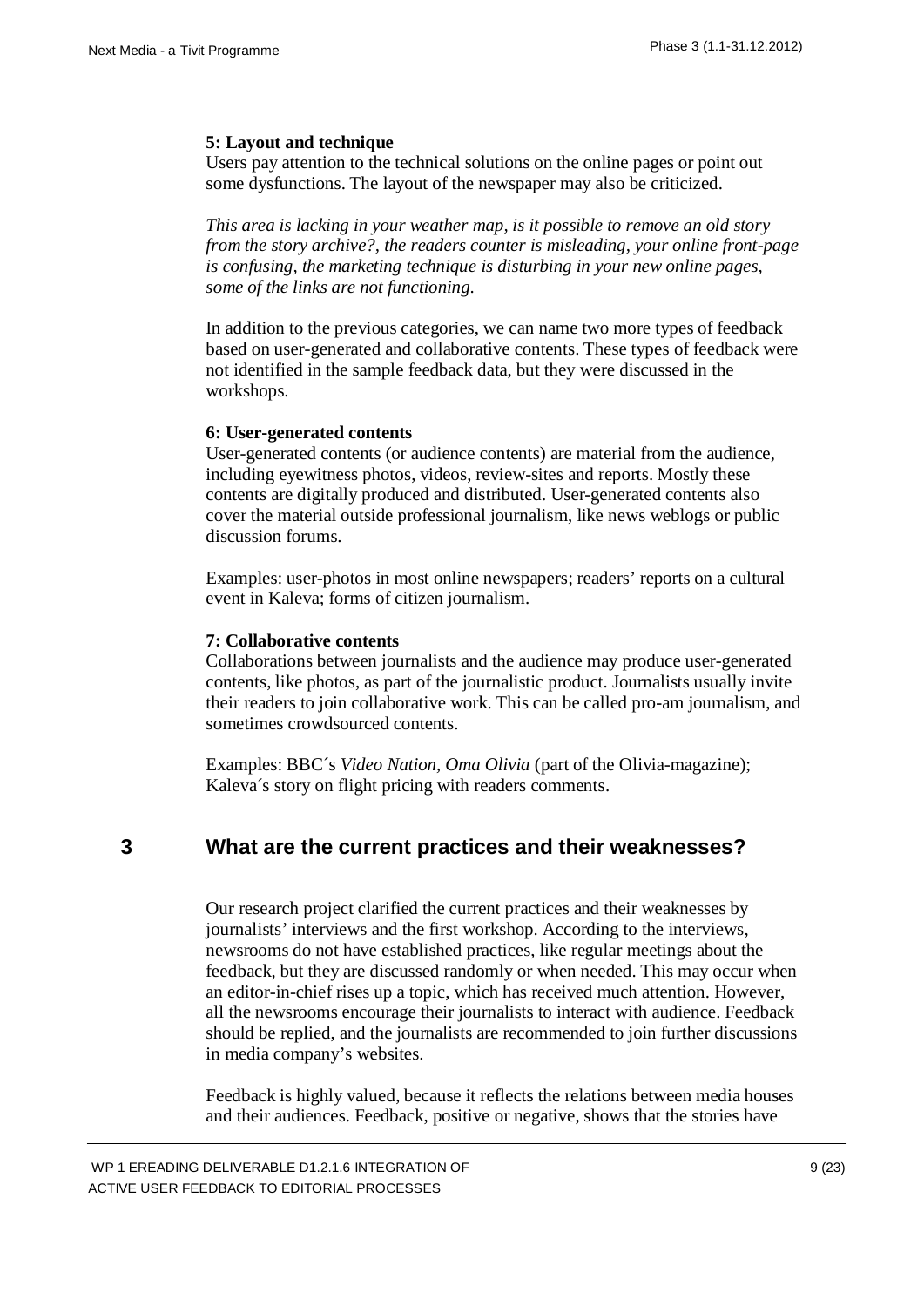audience and readers. Journalists get new ideas or aspects for their stories, or they may receive new information from the feedback.

*It would be sad not to receive any feedback. I don't mind even if it is negative. It shows that the story has touched someone. - - It is very valuable. I have replied the sender by e-mail and sometimes even called. Sometimes we have discussed for long - - I have got more contacts this way, and new ideas for stories - - but some of the anonymous ones I have not replied.* (M2)

# 3.1 The current practices from tip-offs to collaboration

<span id="page-10-0"></span>Based on the interviews and our first workshop in Oulu, we can list the following ten ways the feedback is (more or less) utilized today:

- 1: New stories from the users' ideas
- 2: New aspects for the stories
- 3: Learning from the mistakes
- 4: Errors are corrected in the newspaper
- 5: Users' ideas are led to follow-up stories about the issue
- 6: The reader (sending the feedback) is invited to participate as an eyewitness

7: The feedback serves as material for the next story

8: The feedback is part of the material for the story, and can be e.g. compared to other material

9: The real-time situation is reported by using readers' comments

10: The story is intentionally written by using aspects or perspectives asked from the audience

The first five of these practices are commonly known and used, but the last ones brought about more discussion in our workshop. The reader can be invited as an eyewitness when he/she has experienced something, and so may be the best expert in the situation (6). The feedback can serve as material for the story e.g. concerning city planning, and it can also be compared to other material, such as expert interviews  $(7 – 8)$ :

*Once we asked our readers to comment the plans of the new Travel Centre. The architect students had designed a plan B for the Centre, and we put these plans side by side for people to comment. - - We received plenty of comments and made a whole page story. - - then we also received experts' comments even without asking them. - -* (F2)

The real-time situations such as power cuts after storms have been reported by using comments from the audience (9). The chat- or live-broadcasting systems have been used in most newsrooms in following up real-time news (Kaleva, AL) or to organize discussions between audience and experts or politicians (Hbl). The story can also be based on the aspects or opinions of the audience (10). Facebook has been used in this type of story to ask suggestions from the audience for interviewees about youth unemployment (HS).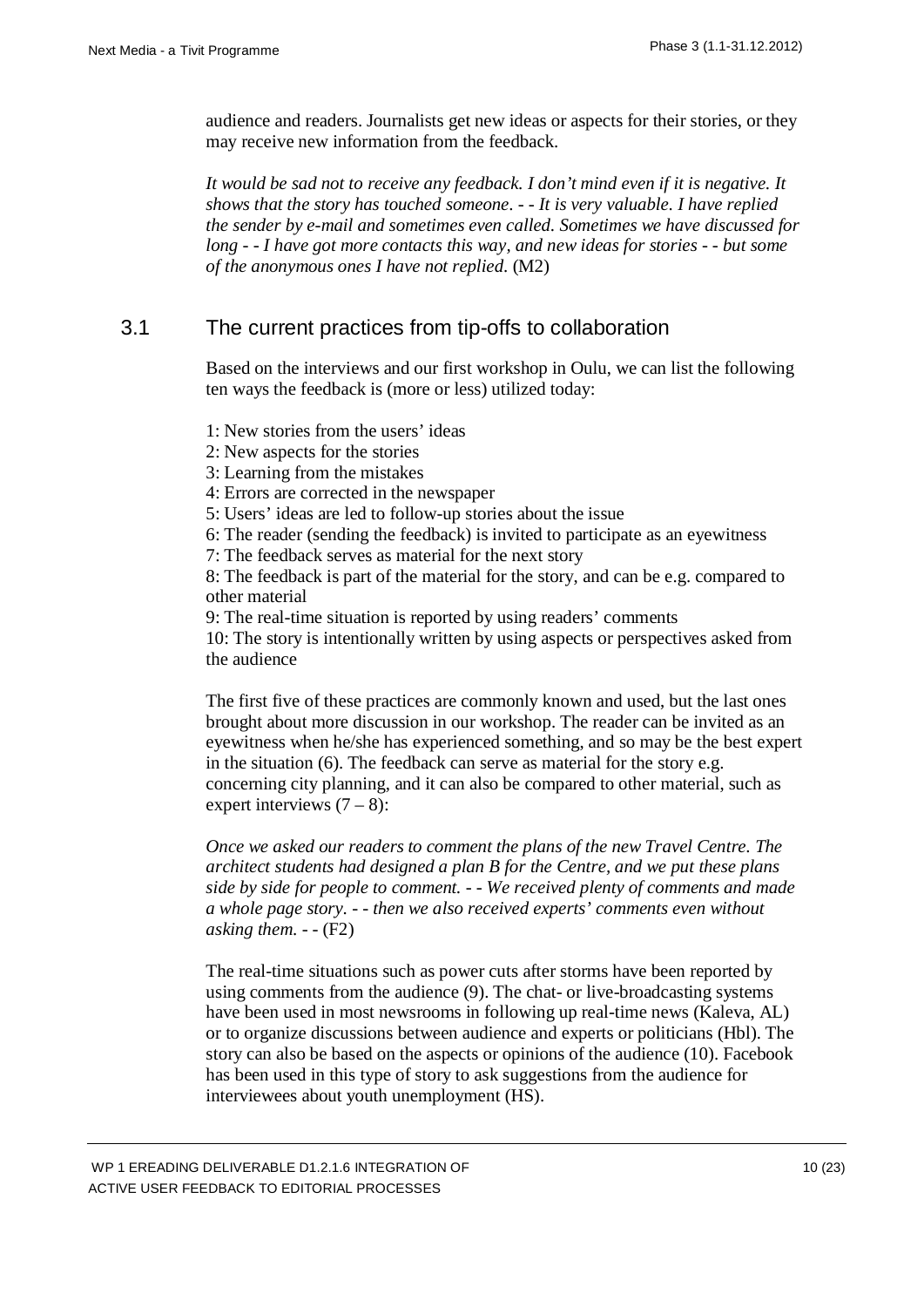The increasing interaction in social media offers opportunities for journalists to meet their readers. Media companies have followed readers to social media platforms, and many journalists utilize Twitter, FB and other tools to widen their social networks. Some of the audience feedback seems to transform into forms of interaction in social media, and some of it transforms into crowd sourced contents. There is definitely more interaction and more options for social intercourse between journalists and audiences than before. However, the conventional feedback is also still there and requires attention. Journalists see their media brands as representing reliable news sources, which can be maintained only by professionally produced journalism. The stories may be hybrid including both professional and audience generated contents, but they are still clearly segregated to avoid the risk of mixing them up.

Many of the practices seem to treat audiences as sources of information, ideas, comments or other types of material, which can be potentially utilized in journalistic processes. This approach has been criticized by some scholars because it narrows down the relations between journalists and audiences (e.g. Robinson 2011). The journalists' different outlooks on the audience are discussed more in chapter 5.

#### 3.2 Audience is untapped potential

<span id="page-11-0"></span>The current practices were also critically evaluated in our first workshop in Kaleva. Basically, most journalists were quite accustomed to their conventional working methods, and may not recognize alternative options even though some routines could be easily modified. The journalists had more questions than solutions, for example:

*Are we missing something relevant in current methods? How to meet our readers in the halfway? Are we taking the feedback seriously? Our audience is untapped potential. (comments in the group discussion)* 

*We can utilize feedback in news reporting situations (e.g. newsflash of a fire), but if we look for deeper information and expertise, it is more difficult to receive audience contribution. (M5) - - On the other hand, we should not demand too much from the audience. They participate, when it is convenient for them, for their daily needs and rhythms. (F8)* 

We listed the following weaknesses in our first workshop:

- the system is disorganized and needs clarification
- some of the feedback may be lost
- there is no system that would reply to everyone
- it may not be clear enough that we really want feedback
- the feedback page (online) should be more user friendly
- the utilization is not systematic
- we should be more known and easier to approach for audience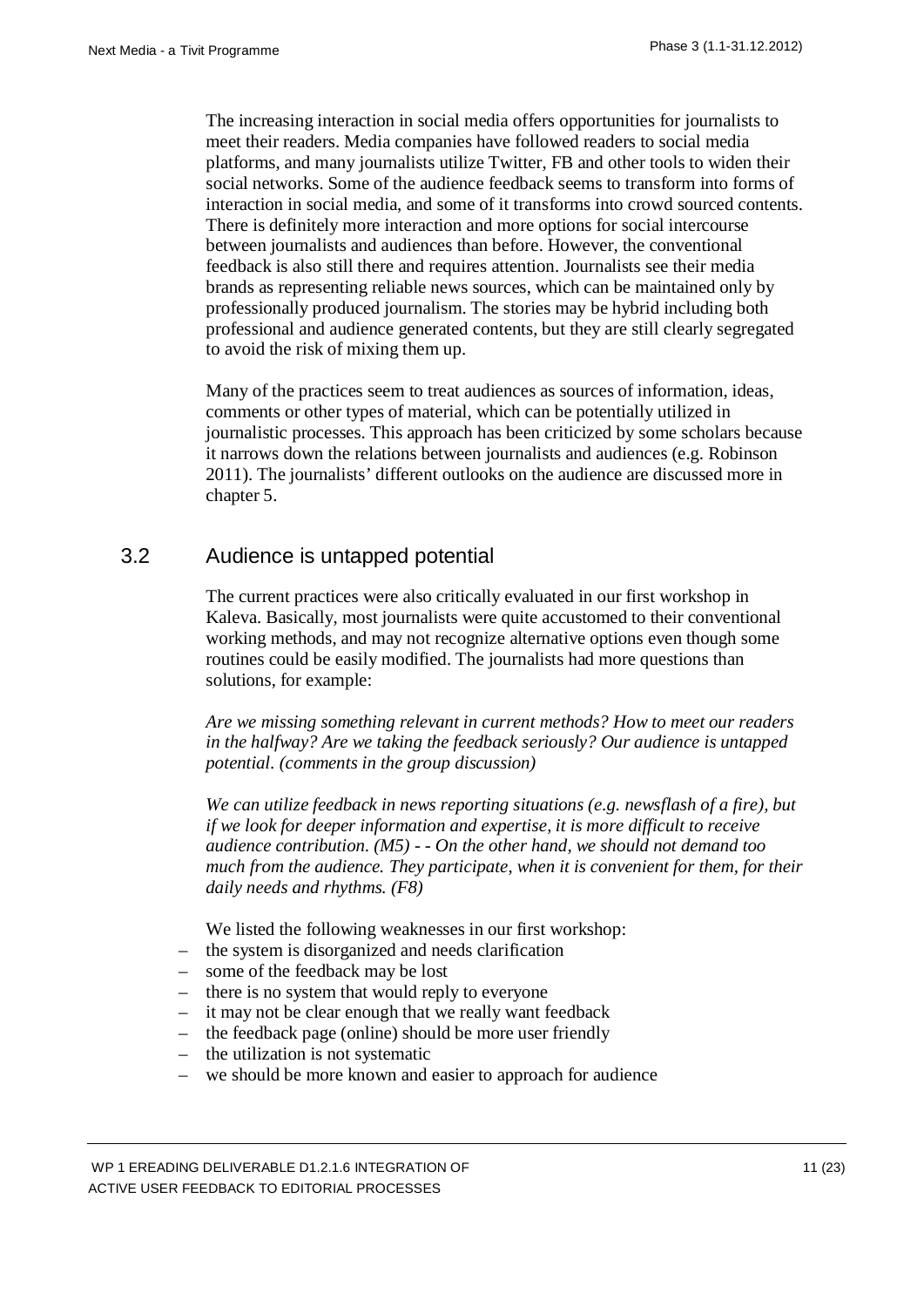Constructive audience contribution is clearly valued among journalists, but it seems difficult to figure out how to involve the readers. It is easier to invite readers to react to competitions or to provoking contents than to inspire them to provide their knowledge for additional information to the stories.

Many of the discussed weaknesses were related to the inadequate dialogue with audience. In spite of the increasing use of social media, it seemed for the journalists somewhat difficult to approach the audience. How to get closer to the audience seemed to be one of the most serious questions in our workshop.

# 3.3 Journalists are too distanced from their audience

<span id="page-12-0"></span>The professional culture of mainstream journalism still favours top-down approach, which holds distance between journalists and the audience (e.g. Heinonen 2008; Heikkilä et al. 2012). This seems not to be a deliberate choice, but a consequence of old-established practices, which are challenged but still living. Many news organisations are looking for solutions to remove thresholds and to get closer to their readers. They may move their offices to city centres (AL) or have open newsrooms in cafés (e.g.California Watch or the Register Citizen – side café) (Vehkoo 2012). However, the adaptation to increased interactivity is slow. The established working routines and the tightening demands of cost efficiency do not give a chance to nurture relationships with the audience. At the same time journalists are forced to renew and develop new tricks to attract their audience.

The previous research on journalistic discourse and their relations with audience have identified two types of journalists: the so-called *traditionalists* – those who want to maintain hierarchical relationships, and *convergers* – those who feel users should be given more freedoms within news sites (Robinson 2010). The traditionalists emphasise the need to serve audiences better or the importance of writing stories about ordinary people. The convergers, for their part, stress the importance of audience in fact checking and even correcting their stories (INNO 2010).

The journalists involved in our project seemed to work in the crossroads of both types. Most of them did not have any interest to restrict the feedback activities of their audience, but the moderating role of the news media professionals was still important to be hold. Many researchers have repeated this notion: journalists and editors want to maintain their total control of the content (Heinonen 2008; Bruns 2011; Robinson 2011; Heikkilä et al. 2012). Today the roles of journalists and audiences are in a state of transition and somewhat conflicting. Audiences have got closer as content producers and distributors of news, and they can not be treated as a social unity but as fragmented groups and individuals. Thus we should focus on audience in their relations with media, which denotes to *what people do as audience* (cf. Heikkilä et al. 2012).

Journalistic culture, however, is not transforming fluently. The roles of journalists in relations to audiences, especially in online news spheres, are blurred. The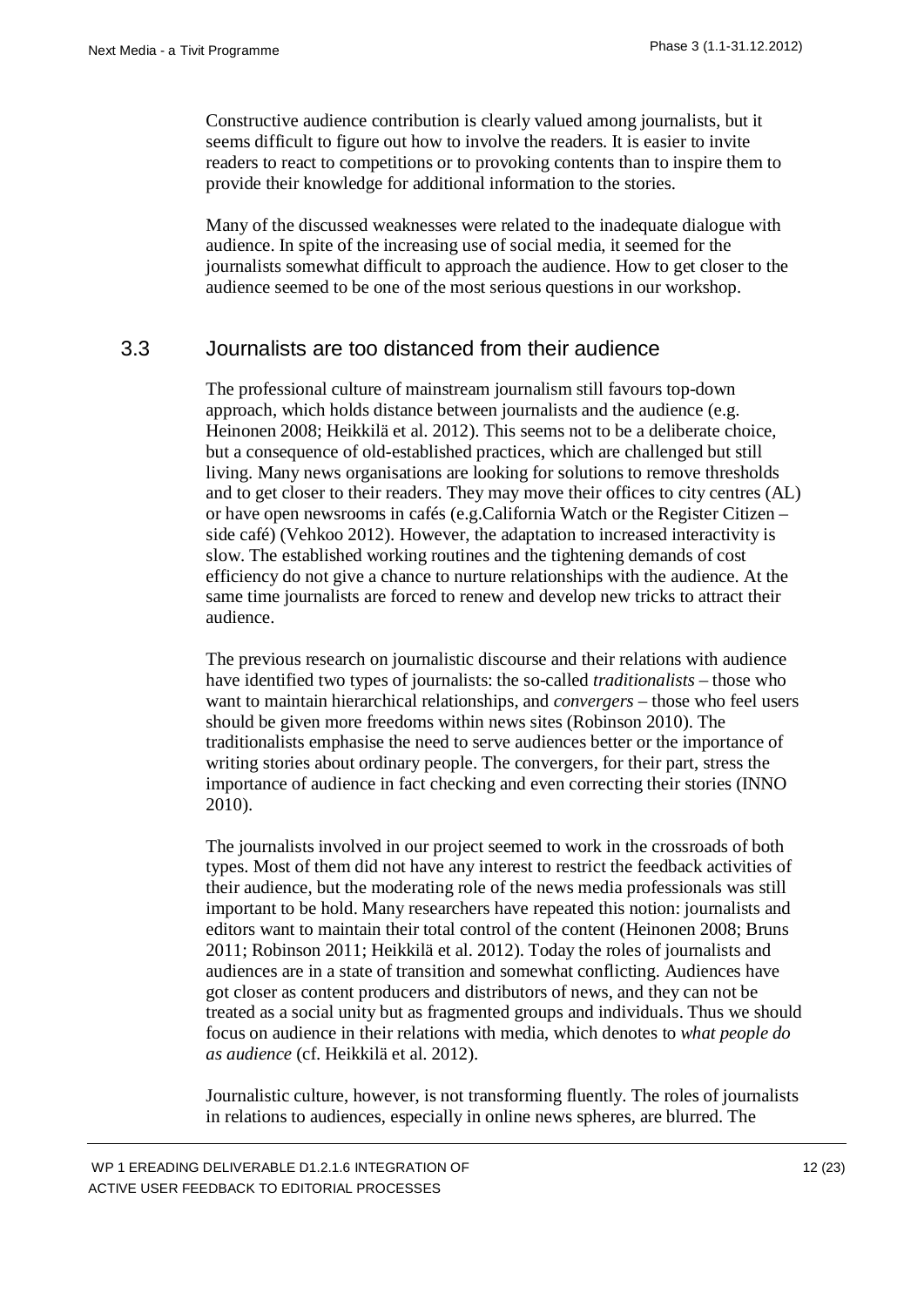public is expected to add value to professional contents, and journalists are expected not only to gate-keep the contents, but also moderate conversations (Bergström & Wadbring 2012). The journalists are forced to prioritize their professional duties ahead of discussing with audiences: *- - if you sit around reading the comments on your story, you're not writing a story, and they want the stories written* (INNO 2010). The journalists in our workshop had similar concerns: *we could discuss about our new websites with audience - - but we don't really have time. - -* (M5) Many journalists feel internal conflict within their companies and among the readers (Robinson 2010). Media companies encourage interaction and collaboration with audiences, but they may have neither the instruments nor the resources to exercise it.

# **4 Suggested improvements**

<span id="page-13-0"></span>Our approach in this project was to appreciate the feedback in different forms, and to make the most of it. We organised our second workshop to brainstorm and finally collect some ideas to improve the utilisation of feedback.

Many of the proposed ideas were mainly clarifying the current working methods, which were not commonly known or not very explicit. The current methods seemed to require improvements, which were not necessarily demanding or costly. On the other hand, the participants of our workshop had some ideas, which could be realized with additional resources. Most proposals and ideas intended to improve the currently insufficient dialogue between audience and journalists.

# 4.1 Ideas to improve feedback utilization and audience relations

<span id="page-13-1"></span>Some of the improvements suggested were *technical or technological.* The journalists desired to make it easier for readers to send feedback straight to the writer. This could be made possible by an online form attached to the story, which sends feedback to the writer. One of the most discussed suggestions was a database for storing and managing feedback. This database would be quite similar than the current story archive. It could be used for collecting feedback from different departments, like marketing and newsroom, and it would enable searching by subjects, themes, writers or time span. Oneother suggested idea was an online forum for open discussions concerning the media organisation. This would allow people to comment company's work in an open space. A 'readers' editor´ (ombudsman) would reply and participate discussions. On the forum. readers' views would be both seen and responded. This could increase the interactivity and transparency of the company. Additionally, the journalists suggested live blog broadcasting or interviews. Here *"several journalists and members of the audience can participate simultaneously. We could follow topics like voting results and comment them, or have our editor-in-chief interviewed by the audience"* (M5)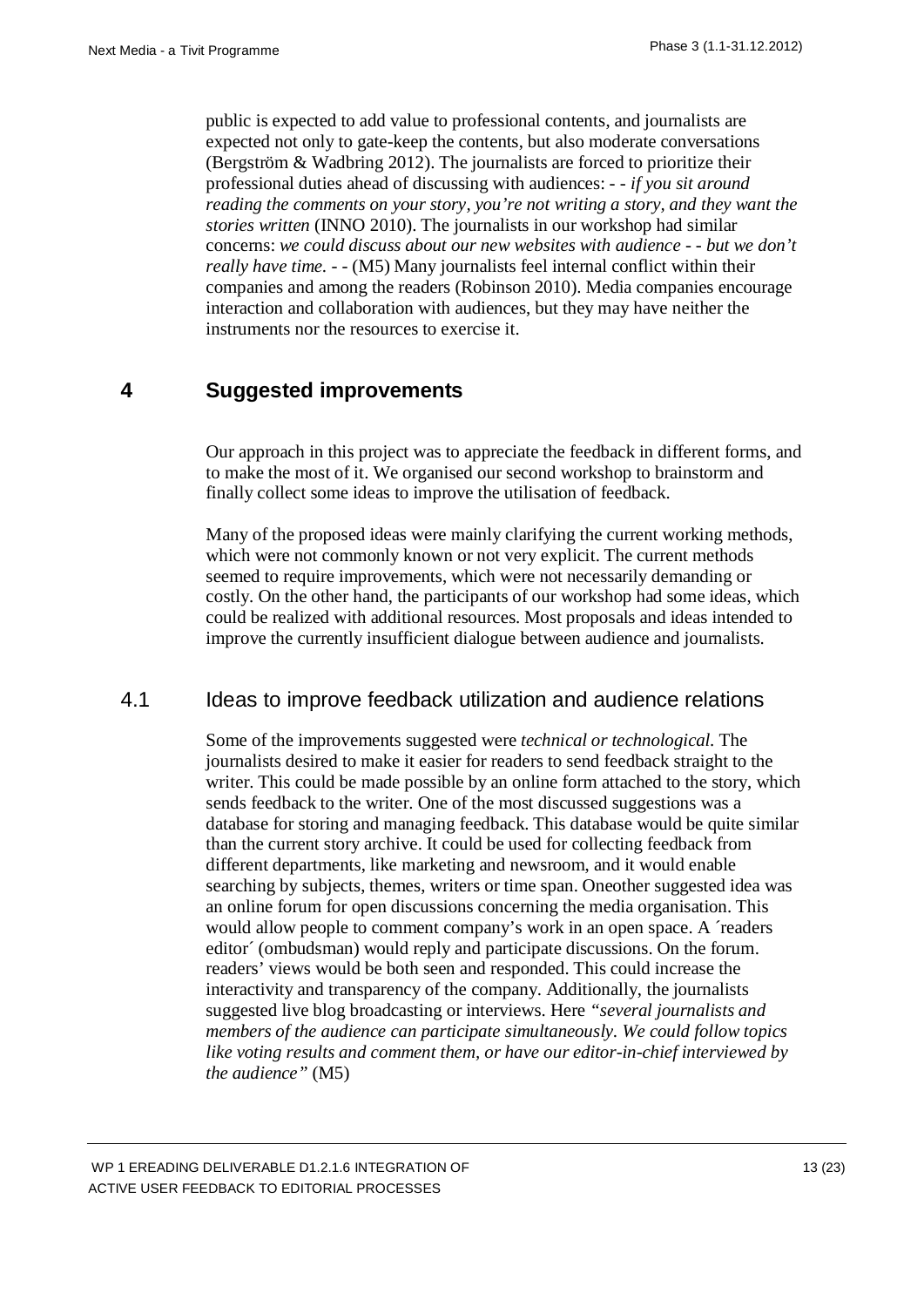Some of the proposed improvements were changes in *journalistic practices*. A weekly feedback-meeting could advance the utilization of feedback. This regular meeting would involve discussion on the current feedback and thinking up ways to involve readers in the stories to be written. The meeting would be held, for example, once a week. A reader-oriented story format was another idea, which denotes a clear format, that could be used, for example, on Sunday papers and it would become familiar for the readers. The journalists also wished the good practices like reader-oriented stories to be recycled among colleagues. These practices were used now and then in Kaleva, but they were not commonly known even inside the newsroom. One of these good and already utilized ideas was to have feedback material as a part of the story. This denotes that feedback, like comments on the issue, are used as contents of the story. However, the journalists wanted that these comments and feedback should be separated from the journalist's contents. It should be told in the story if contents are from the readers. The journalists also pondered if people could be rewarded for active feedback.

Some of the proposed improvements involved *attitudinal* change. A weekly meeting about feedback upgrading was this type of idea. The new rules or etiquette for interacting with audience could also be usefuland need some attitudinal changes to be accepted by the journalists. A kind of guidebook "how to interact with audience" was thought to be useful here. One member of the workshop suggested opening up a daily news desk for the audience. The daily news list could be published online for people to comment, or at least parts of it. In addition to the above mentioned ideas, the visibility of journalists suggested to be improved: *"their professional skills and expertise should be seen*" (F7).

Some of these ideas and proposals were quite easy to put into practice any time soon (e.g. attitudinal changes or improvements to current practices), and some of them require more resources and would possibly be carried out in future (e.g. a database).

The ideas of the workshop are categorised in a following table. The categories are simplified and can overlap: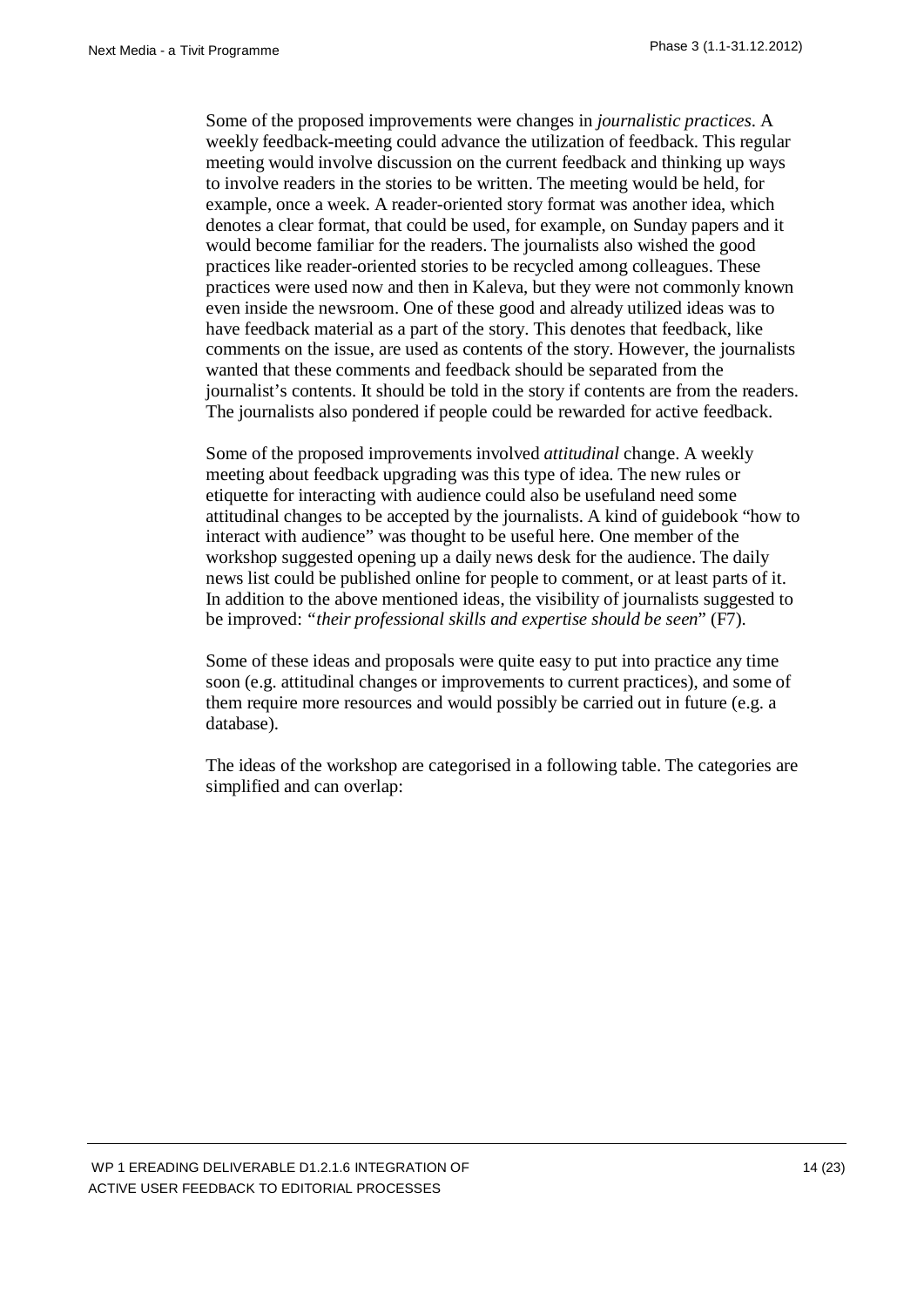| The proposed ideas of the workshop        | <b>Technical</b> | <b>Practical</b> | <b>Attitudinal</b> |
|-------------------------------------------|------------------|------------------|--------------------|
| feedback straight to the journalist<br>1. |                  |                  |                    |
| regular feedback meetings<br>2.           |                  |                  |                    |
| 3.<br>reader-oriented story formats       |                  |                  |                    |
| feedback database<br>4.                   |                  |                  |                    |
| open forum for dialogue<br>5.             |                  |                  |                    |
| recycling good practices<br>6.            |                  |                  |                    |
| open daily news desk<br>7.                |                  |                  |                    |
| 8.<br>etiquette rules with audience       |                  |                  |                    |
| 9.<br>feedback as part of the story       |                  |                  |                    |
| 10. rewards for feedback                  |                  |                  |                    |
| 11. live-blog broadcasting                |                  |                  |                    |

Table 1: the workshops contributed ideas for technological, practical and attitudinal improvements, which could enhance feedback utilization and strengthen the audience relations.

# 4.2 Shared and circulated journalistic practices

<span id="page-15-0"></span>One of the gains of our workshop was to circulate good practices in utilising user feedback. Some of the journalists presented their methods in a few empirical cases, where they had used audience comments as part of the story.

The first example was an online story about the increasing prices of flying. The journalist aimed to collect audience comments and experiences about the issue. He used the Facebook-wall of Kaleva to tell about his plan, and asked for comments by Facebook, Twitter and e-mail. The same call was presented in his online article. The outcome during a workday was two e-mails, five writings on Facebook, and over ten comments after the online story. The comments received by e-mail and Facebook were most useful. The journalist wrote his story partly based on the feedback. Information from the audience was found valuable for the story, and it would have been impossible to collect it with any other method in that time span. This example clearly generated collaborative contents with the audience.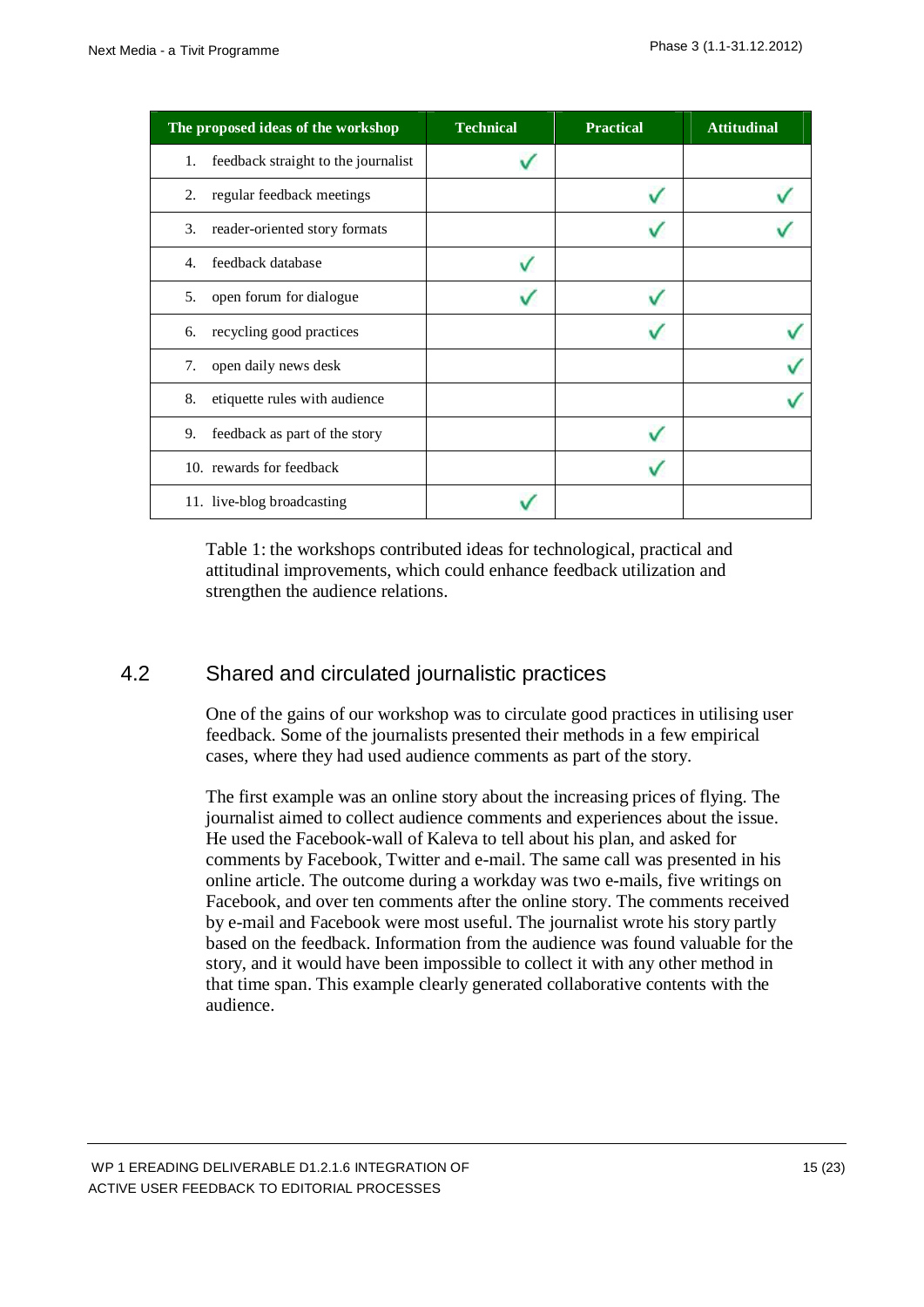

Fig 2: Audience was asked to comment on the increasing flying prices. The comments were received by FB, e-mail and Twitter in a workday (http://www.kaleva.fi/uutiset/oulu/kerro-meille-onko-lentaminen-kallistunutoulun-ja-helsingin-valilla/606952/).

The second example presented was a story about a road accident (in Kaleva online news). The story brought about 208 comments attached after the story. The issue was clearly a conversational issue, and the journalist aimed at making some conclusions about it. He made a round-up of the comments, and wrote a story about the most serious problems at the scene (user-generated contents as part of the story). This second story brought about 232 comments.

The third example was about audience contribution in sending photographs about the consequences caused by a storm. The readers sent over a hundred photographs e.g. about flooding, and the loading number of the page increased enormously. The journalist used audience here as eyewitnesses, and the method can be named as crowd sourcing (the utilising of audiences as content contributors).

Additionally, some journalists shared examples where they asked alternative solutions or questions concerning city planning, like a parking cave or a bus terminal, and these comments were used as a part of the printed story. The audience contribution was also used as crowd sourced material in reporting on a cultural event.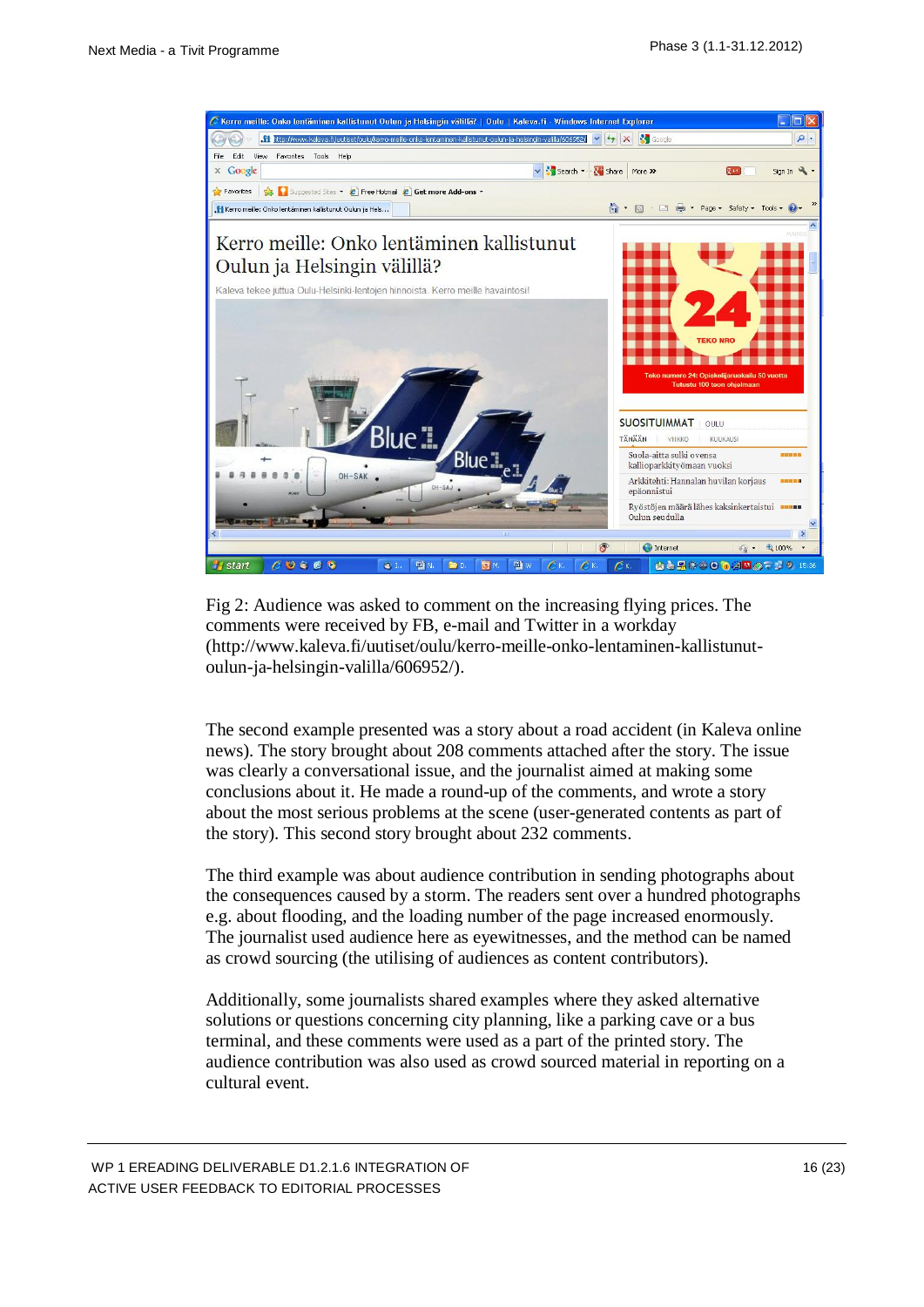The presented examples tell about the state of change in journalistic practices in relations with audience. The journalists recognise the need for new types of dialogue with their audience, and the audience seems to be involved in issues, which they find problematic, interesting or in need of discussing. Possibly they even expect to be invited in journalistic discussions to remain subscribers. This state of change is not trouble-free, and many media companies are looking for ways to strengthen audience relations in the middle of financial difficulties and personnel cuts.

# **5 From transition to future scenarios: challenges and possibilities of feedback utilization**

<span id="page-17-0"></span>The present turning point in audience relations is largely due to cultural changes in communication environment. Audience is not only a receiving object of information. Instead, it has taken various roles as contributors, distributors and also providers of information – mainly by using the possibilities of the social media. Consequently, the role of professional journalism has transformed from mass media type of information distributor towards an interpreter or describer of information, and a kind of moderator in discursive (online) public spheres. However, the changes in journalistic working culture are slow and the mission of journalism is not clear in this transforming news media environment.

The present roles of audiences vary from receiving customers to conversationalists, gate watchers and contributors of information. The roles are not stable, but changeable and discursive depending on the needs and motives of the audiences. In the roles of *receiving customers* (1), the type of interaction between journalists and audiences is typically one-way. Audiences as *conversationalists* (2) or *gatewatchers* - audience as observing news accuracy (3) represent two-way interaction with journalists. Audiences as *contributors* and creators of information (4) represent multi-way interaction with (or without) journalists. The last two are the most obscure types of interaction for professional journalism to engage in, and the journalistic practices are still embryonic.

| <b>Audience</b>         | <b>Journalist</b>         | <b>Type of interaction</b> |
|-------------------------|---------------------------|----------------------------|
| readers, customers      | producer, gatekeeper      | One-way                    |
| conversationalists      | producer, moderator       | Two-way                    |
| assistant, gatewatchers | producer, generator       | Two-way                    |
| contributors, creators  | Media worker, gate opener | Multi-way                  |

Table 2: The roles of audiences vary from receiving customers to contributing participants. The table is a modification from Sirkkunen (Lietsala & Sirkkunen 2008, p. 153).

 WP 1 EREADING DELIVERABLE D1.2.1.6 INTEGRATION OF ACTIVE USER FEEDBACK TO EDITORIAL PROCESSES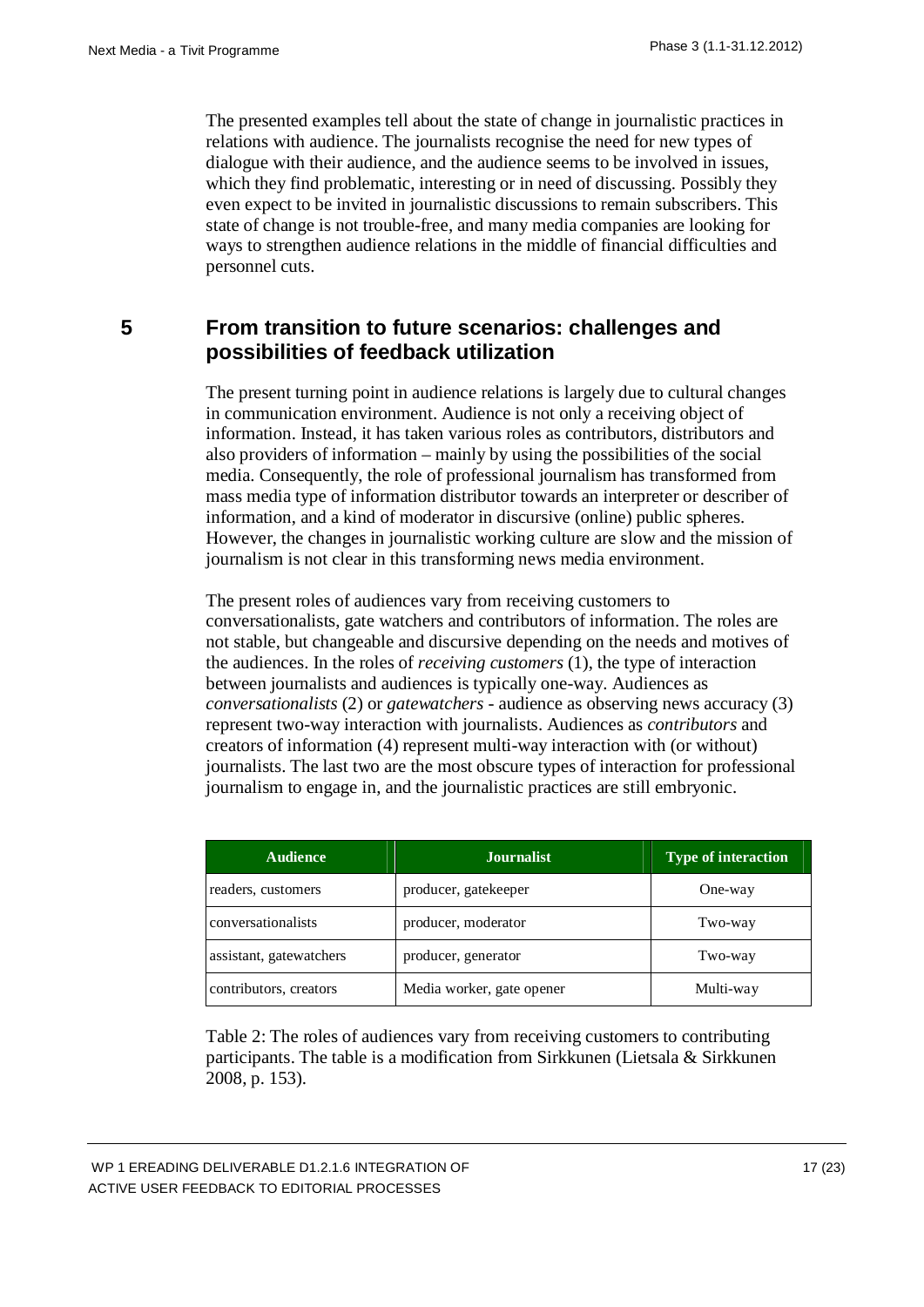The active feedback comes from audience in roles of conversationalists, assistants, gate watchers or contributors in two-way or multi-way interaction. Audience acting as conversationalists, assistants and gate watchers are likely to provide informative feedback in their interaction with journalists. Audience as contributors refer to e.g. crowd sourced contents as a result of multi-way interaction.

Audience as informants or contributors appear like *a supplier of source material* to journalism. This conventional approach in professional journalism has been criticized by some scholars. Robinson argues that journalists have traditionally interacted with *sources* and not, necessarily, with audiences (Robinson 2011). This demonstrates the top-down newsgathering techniques of traditional journalism, which may obstruct development of other approaches. The term usergenerated content refers to the same setting, where audience generates material to journalists, who process it back to audience to consume. This setting is not maintained to consciously undermine audience, but the long-established reporting practices and today's economical stress inevitably have their impact on news making practices. However, if the interaction appears to be dominated by journalists outsourcing their work to audience, the interaction may be called twoways, but it is still hierarchical.

# 5.1 Reassessing the relations with audience

<span id="page-18-0"></span>Media organizations have high interest to audience participation, which is not new. Letters to editor, radio phone-ins, television talk shows and vox pop interviews have always been part of the broadcasting schedule (Williams et al. 2011). Feedback or comments from audience testify that news have readers and consumers. This is an increasingly important signal to today's journalists. However, the rise of grassroots, open and civic journalism (Rosen; Gillmor 2004) has challenged the professionals into a new type of news environment, where journalism is not only about broadcasting; but distributing, sharing and communicating. In this news environment the forms of audience-journalists interaction call for new innovations.

Our workshop also pondered the relevance of online interaction with audience. Some journalists strive for improved interaction by using social media tools like Facebook and Twitter. In Facebook, journalists can make "friends" with audience, and in Twitter readers may become "followers". In many cases, however, this means only journalists´ presence in social media, and it rarely concretizes in forms of participation or collaboration. On the other hand, some journalists are excited about interacting and also collaborating in novel ways, and social media is a useful tool for that. The benefits of online interaction were discussed in our first workshop:

*It is helpful in creating (social) networks, new contacts or tip-offs, - - to strengthen the relations with readers and receive inside information. The ones who send feedback usually have contacts. - - Once I read criticisms on my story in a discussion forum where people told that my story was fucked up. I had to admit*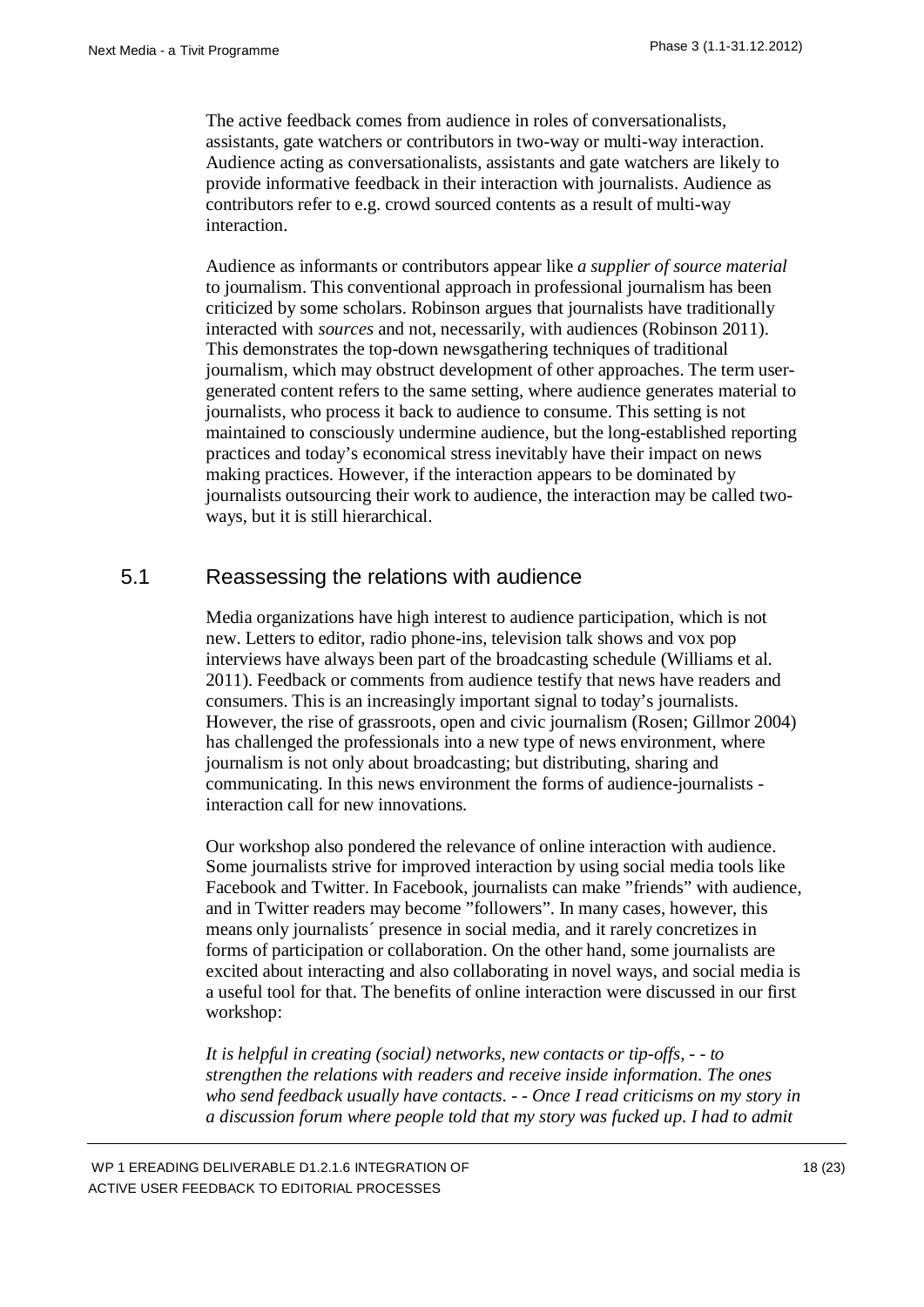*that they were quite right. I felt that something was missing when the story got published. - - (M6)* 

The aim to strengthen the dialogical relationships with audience seems to leave more options for the interaction than the audience-as-a-source approach. Improving this dialogue was also one of the goals of our second workshop. The journalists recognized the need to *reassess and strengthen their conversational relation* with the audience. The journalists seem to have distanced too much from their audience, and both sides have difficulties to approach the other one. This was discussed in our second workshop:

- - *Should we make ourselves more visible and better known among the audience? Are we still too difficult to approach?* (M6) *And how should we approach people to get their comments - - should we force them or bribe them?* (F7). *Should we reward people for their feedback? - -* (F5) *All feedback is not replied, even if it should be - -* (M6)

#### 5.2 From interpretation to processing and open access

<span id="page-19-0"></span>The journalism scholars have classified five stages of audience participation (Domingo et al 2008; Singer 2009). The participatory practices go hand in hand with the roles of journalists. The traditionalist types of journalists are likely to see audience in less participatory positions (e.g. as sources and customers) than the ones closer to so-called convergers.

The first stage of participation is *1) the interpretation stage*, which happens when the audience gives feedback and discusses journalists' stories after their publication. The second is *2) the distribution stage*, which denotes to users disseminating stories typically in social media. The third stage of participation, *3) the processing or editing stage,* includes users' contribution. Readers may correct errors and assist journalists to improve their stories. The fourth stage is *4) the selection or filtering stage*, which means that the readers may decide what journalists are to cover. The fifth stage of participation, *5) the access or observation stage,* refers to the audience reporting stories themselves inside or outside the media organization. The role of audiences vary in these stages from customers (1-2 stages) towards more contributing assistants (stages 3-4) or creators of information (stage 5).(cp. Table 2)

Based on the findings of our project, all these stages of participation are essential in a successful dialogue between journalists and the audience. The first two can strengthen the producer-customer-relationships. The feedback is valued, recognized and replied. The third and fourth stages enable audience participation in a process of writing. The fifth stage of participation happens in cases of crowd sourced stories. The ideas of crowd sourcing have been experimented in the Finnish projects such as: *HS-Näkökulmat, Oma Olivia* (part of the magazine) and *Huuhkaja* (crowd sourced material from online page to magazines). They have asked their audiences to suggest story ideas, sources and story making methods, and they have also had stories published.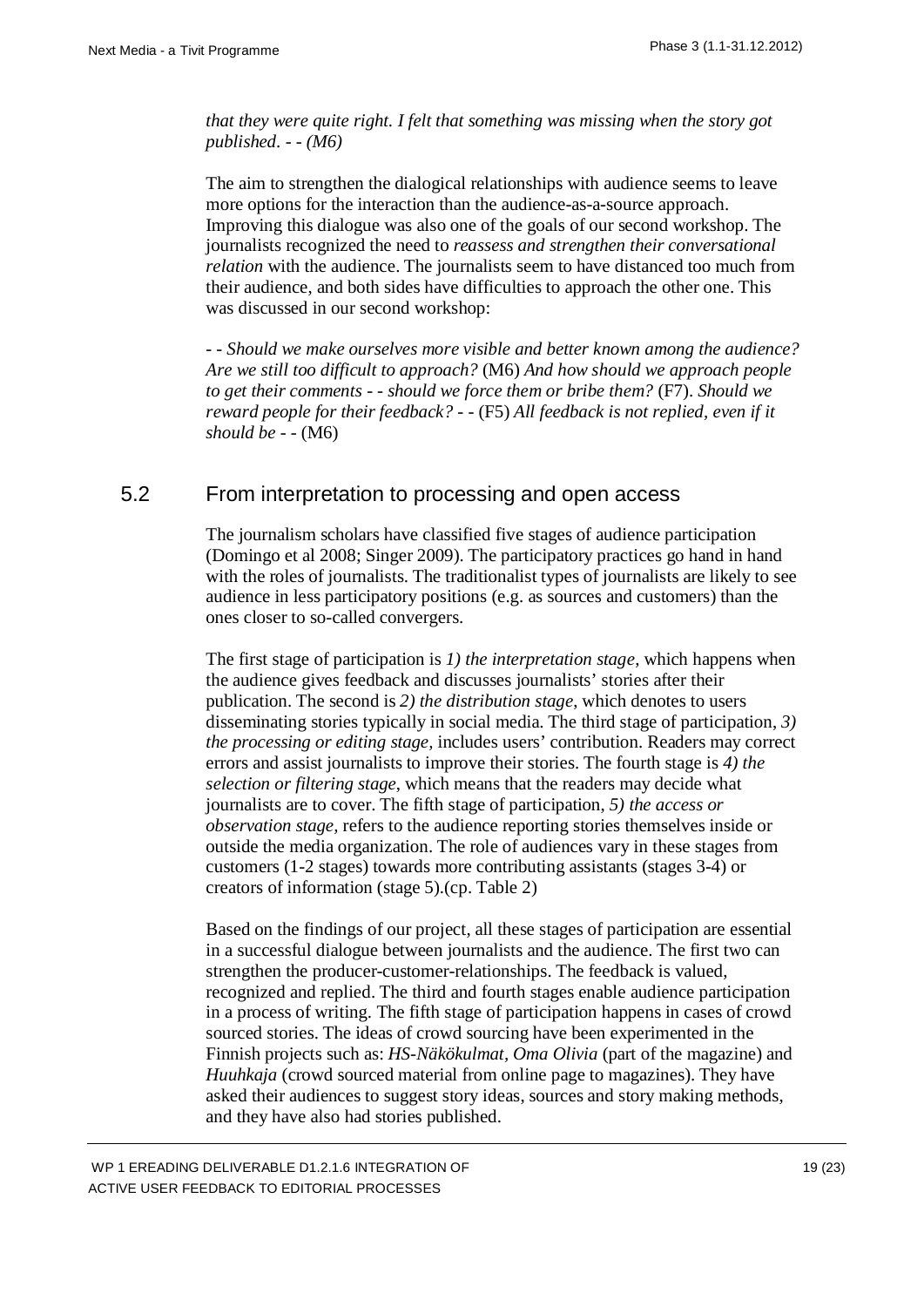To find new ideas in utilizing audience feedback already during a writing process, our workshop discussed also *an idea of process journalism*. Journalism as a process describes story as a fluid productive process opposed to a discrete newspaper article (Robinson 2011). Jeff Jarvis has positioned the news story at the center of information flow, surrounded by the ideas, discussions, questions, interviews, corrections, comments and follow-ups. This makes story writing a collaborative and developing "mutualized" process (fig. below). Open, data driven and data based journalism are examples of process type of thinking, where the process is based on analyzing data sets for the purpose of creating a new story. This data is freely available online and it is analyzed by open source tools. The Guardian magazine have used data journalism e.g. in stories about national debt, Gaza-Israel crisis and happiness index in UK (www.guardian.co.uk/data). The journalists in our workshop were familiar with the idea of process journalism, and there were also some plans to add databases, such as interactive maps, to crowd sourced stories.



Figure 1: The news process described by Robinson 2009 (originally Jarvis 2009)

The interaction between journalists and the audience is obviously changing towards more participatory practices. One of our interviewees commented: *feedback is going to transform into interaction, and interaction into crowd sourced contents, which is interesting. - - But all feedback is not going to change, there will be conventional feedback too.* (M4) The different forms of feedback discussed in our workshops are important to acknowledge, because audience holds differing roles in their relations with the media, which can not be simplified into receiving or participating roles, but all the variations between.

# **6 Conclusions**

<span id="page-20-0"></span>Even though our approach was to clarify how the active user feedback could be better integrated into editorial processes, it was also useful to recognize the wider frame of reference. This frame goes back to represent the audience not only as users, customers or passionate participants, but as actors in differing roles and situations. Thus the audience-journalists relations are not only about integration,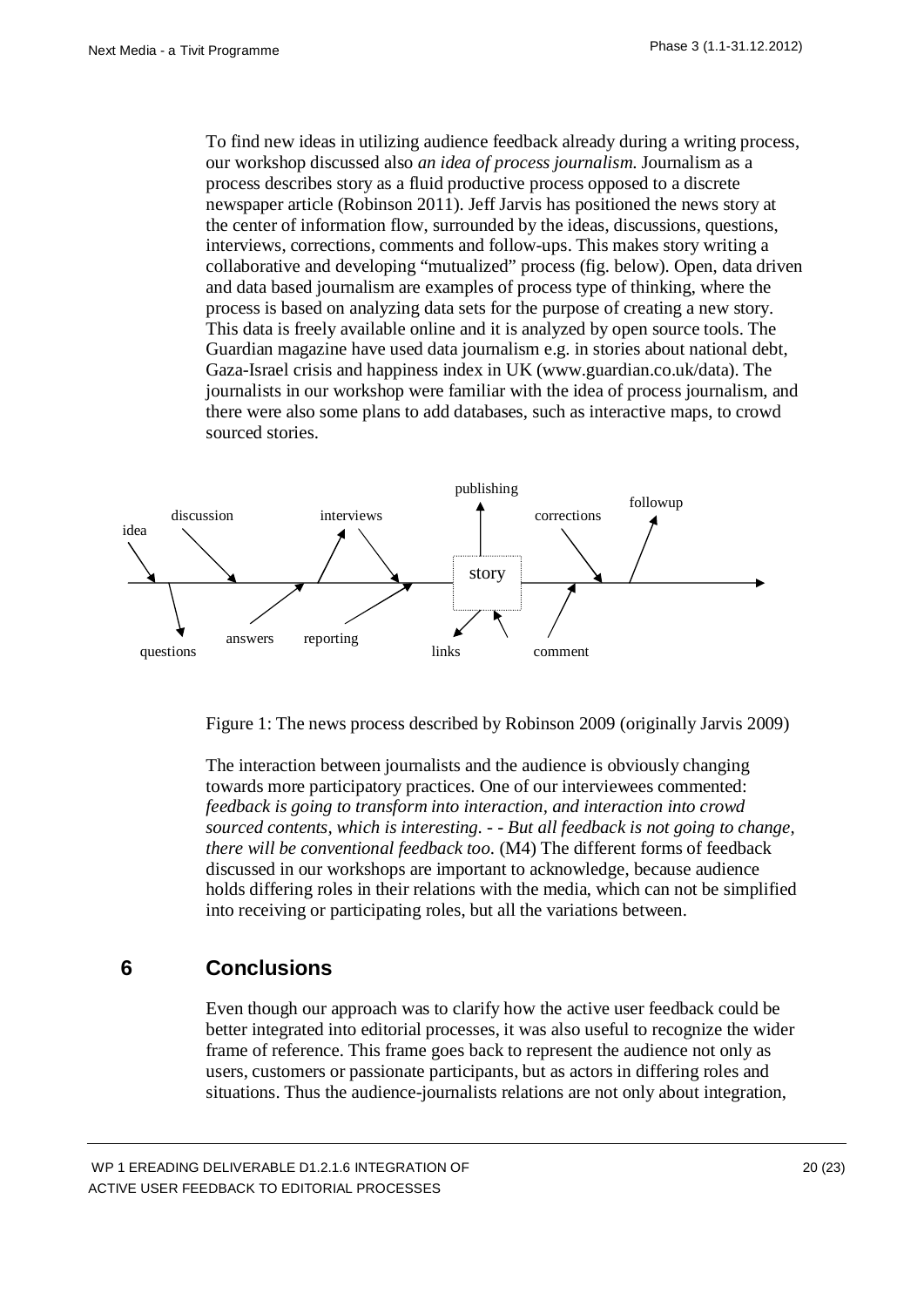but also about respect and consideration, closer relations and better conversations, possibly collaboration and participation.

Our project indicated that the amount of feedback coming through increasing number of channels is unmanageable and thus its<sup> $\dot{\ }$ </sup> utilization is not systematic. Some of the feedback may be lost and some may not be replied. Many of the current weaknesses are related to inadequate dialogue with the audience, which needs to be strengthened.

Our workshops proved that there are many ways to improve the utilization of feedback when it is deliberately pondered in the newsrooms. The workshops brought about concrete ideas and suggestions to improve both audience relations and feedback utilization. Some of the ideas were technical improvements like *a feedback database*, which would facilitate the collection and management of feedback. *An open forum for dialogue* was another technical idea, which would improve the interactivity and transparency of the company.

Besides technical improvements, the workshops brought about ideas to journalistic practices like *a regular editorial meeting* to discuss feedback and its further use, and an *audience-oriented story format*, which should be further developed and circulated in journalistic work. This story format could involve e.g. feedback as part of the stories or have another kind of audience contribution. Some of the ideas were mainly attitudinal, like *an open daily news desk* for audience to comment, and *an etiquette guidebook* for interacting with audience.

The long-established journalistic practices may prevent journalists from creative solutions and innovations. In the case of feedback, the conventional approach is to interact with audience mainly recognized as customers or sources and not to perceive other benefits for interaction. Thus it is useful to question the established practices while trying to find new ideas. The preconceived ideas about audience may also bother newsrooms in trying to assess their expectations. This is why it is essential to strengthen the dialogue and consider all types of feedback seriously. The forms of peer-to-peer learning among journalists, such as our workshops, could be useful methods to brainstorm and develop new ideas and practices. In the case of Kaleva newsroom the work will be carried on.

The conversational relations can advance the transparency and openness of journalism. The rise of open-source and participatory dialogue could lead to fruitful and creative collaborations and partnerships between journalists and the audience. The open and networked online sphere is also favorable to processual story writing and collective actions. Since professional news journalism has difficulties when competing in speed with the social media, it has to find its strengths elsewhere like in investigative journalism and quality coverage. Audience contribution can be useful here in news commentary and news curation (gathering, sorting, categorizing, presenting). This "wisdom of the crowd" could be generated into the contents of investigative and quality coverage, but it is much more demanding than utilizing ad-hoc feedback.

 WP 1 EREADING DELIVERABLE D1.2.1.6 INTEGRATION OF ACTIVE USER FEEDBACK TO EDITORIAL PROCESSES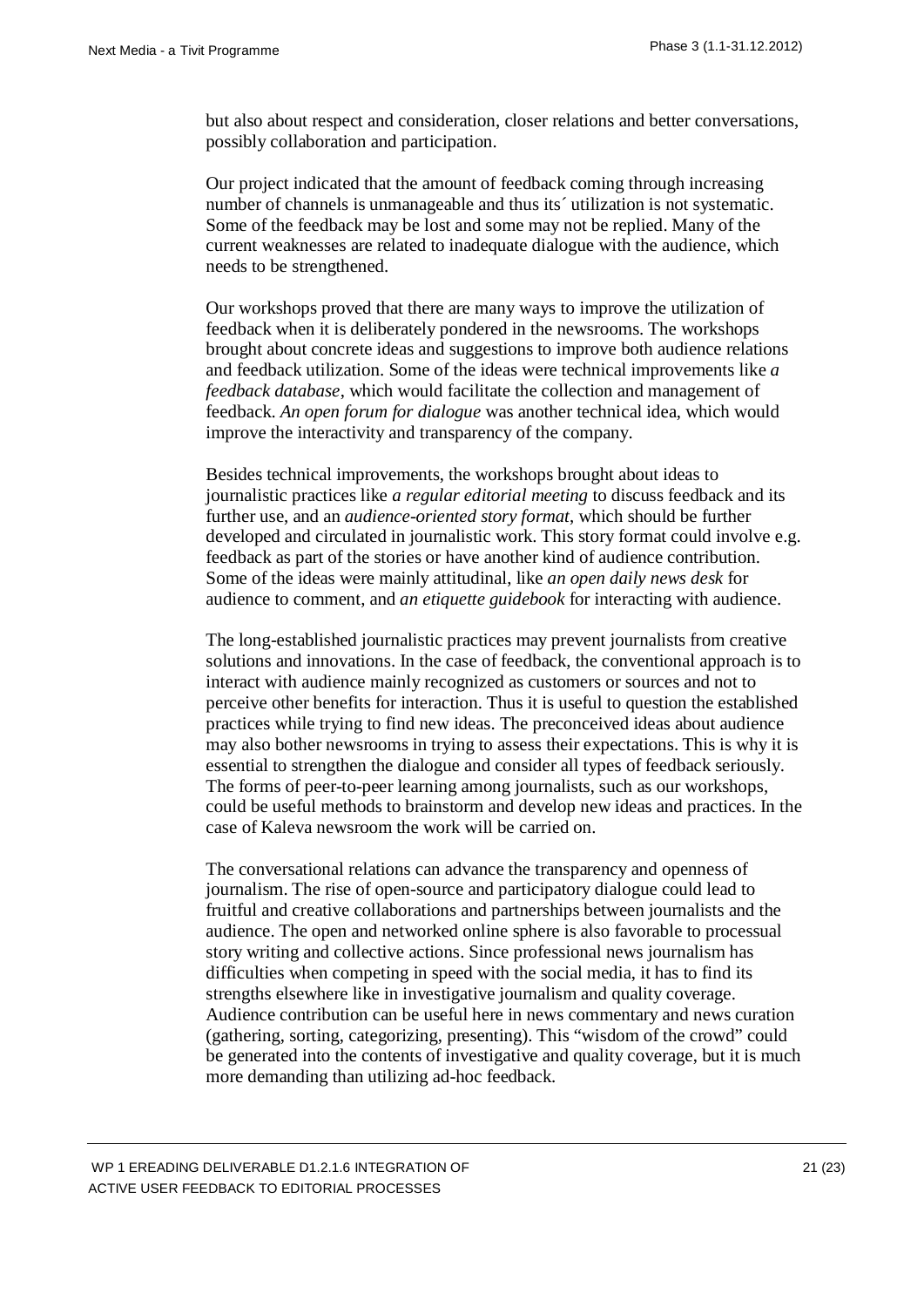The discussions and workshops with journalists in this project showed that there are emerging signals of practices, which aim to integrate audience feedback and involve audience as participatory members in news production. These practices are still experimental and in an evolutional stage, but journalists seem to be eager to listen to audience and try new methods and practices to improve their dialogue. The main issues to carry on are to have user friendly interfaces for both submitting and managing feedback, and to further develop and recycle good practices in utilizing feedback. This project revealed the journalists aspects, but additional research would be useful to include also the viewpoints of the audience.

#### <span id="page-22-0"></span>**References**

#### **The Interviews**

(F1-F6) and (M1-M4) The project conducted ten interviews of journalists in June 2012. The journalists hold different positions both from print and digital media. They work for the four regional media companies: Kaleva (4), Aamulehti (2), Hufvudstadsbladet (2) and Helsingin Sanomat (2). The interviews were conducted as anonymous and half structured.

#### **The Workshops**

(F7-F9) and (M5-M10) The project coordinated two workshops in Kaleva newsroom, Oulu. The first one conducted in 24<sup>th</sup> of September and the second one in  $16<sup>th</sup>$  of October. The participants were mainly the personnel of the Kaleva newsroom, and two represented the customer services of Kaleva Oy.

(INNO) The Interviews for the previous project *Challenges of Global Innovation Journalism* (2009-2010). The research conducted interviews in three countries. The reference is based on 10 journalists' interviews in the US by Maarit Mäkinen. The research was conducted by the universities of Tampere, Turku and Jyväskylä, and it was funded by TEKES.

#### **The feedback material**

The feedback material of about one month (April – May 2012) was received from Kaleva. This material includes: 1) feedback from the online form (23.4. – 20.5.12), 2) some feedback received from journalists in Kaleva, 3) the amounts of clicks per story, 4) the comments (about 27 000) after the stories (openly readable online), 5) some documented results from the three readers panels, 6) Juttutupadiscussion forum, which is open to read online, 7) some documented feedback from the trade show  $(20 - 22.4.12)$ , 8) some collected feedback from marketing department (23.4. – 20.5.12), and 9) feedback concerning the delivery services.

 WP 1 EREADING DELIVERABLE D1.2.1.6 INTEGRATION OF ACTIVE USER FEEDBACK TO EDITORIAL PROCESSES